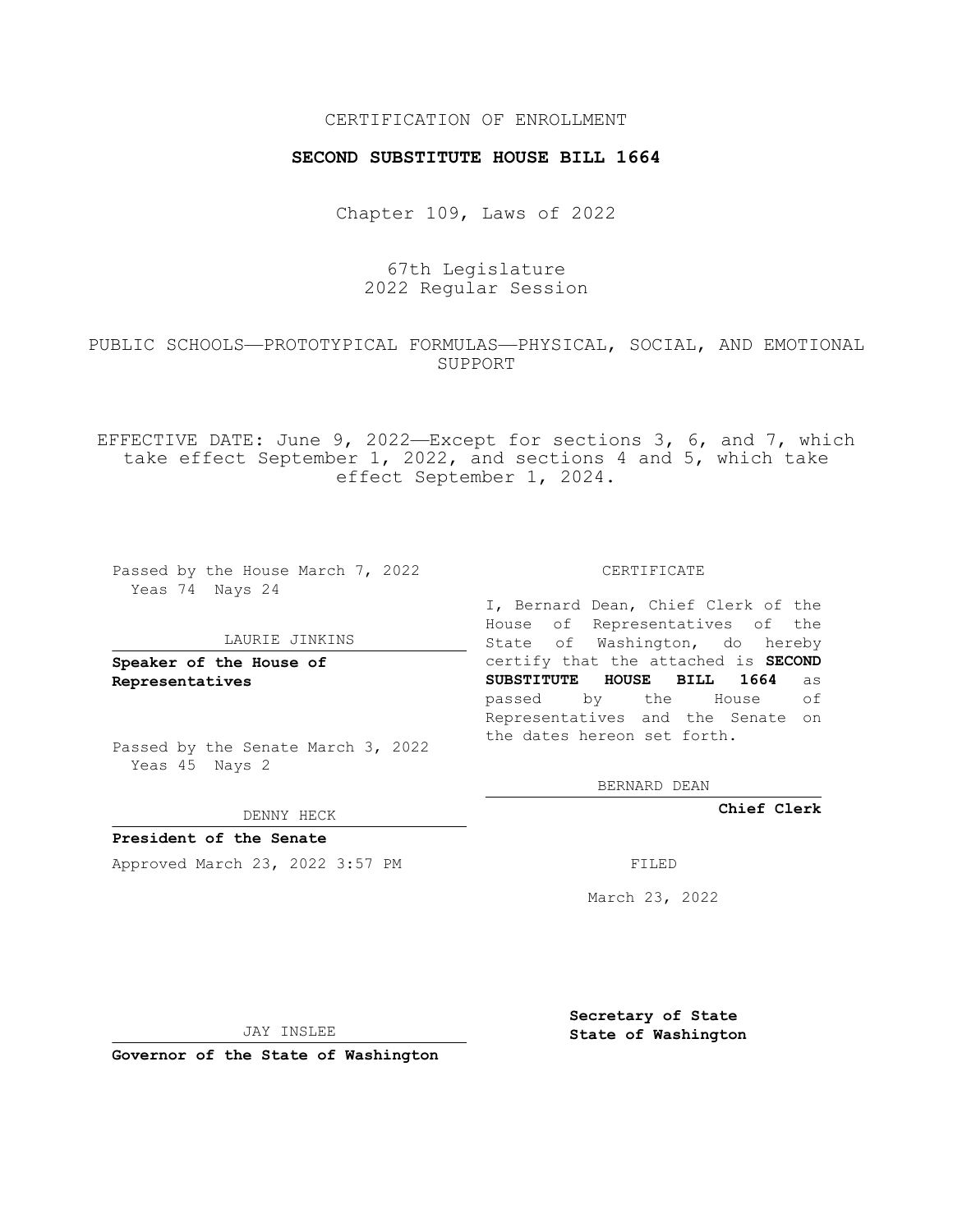### **SECOND SUBSTITUTE HOUSE BILL 1664**

AS AMENDED BY THE SENATE

Passed Legislature - 2022 Regular Session

# **State of Washington 67th Legislature 2022 Regular Session**

**By** House Appropriations (originally sponsored by Representatives Rule, Stonier, Shewmake, Senn, Ramel, Wicks, J. Johnson, Callan, Berg, Cody, Davis, Goodman, Leavitt, Santos, Simmons, Kloba, Pollet, Riccelli, Harris-Talley, Hackney, and Frame)

READ FIRST TIME 02/07/22.

 AN ACT Relating to prototypical school formulas for physical, social, and emotional support in schools; amending RCW 28A.400.007, 28A.150.100, and 28A.150.410; reenacting and amending RCW 28A.150.260 and 28A.150.260; adding a new section to chapter 28A.300 RCW; creating new sections; providing effective dates; and providing 6 expiration dates.

BE IT ENACTED BY THE LEGISLATURE OF THE STATE OF WASHINGTON:

 NEW SECTION. **Sec. 1.** The legislature recognizes that school nurses, social workers, psychologists, and school counselors are uniquely qualified to provide essential supports that address the physical, social, and emotional needs of students. As the COVID-19 pandemic continues to impact the health and well-being of students, the need for comprehensive student supports has grown beyond what is 14 currently funded in the prototypical school model. Therefore, the legislature intends to provide increased allocations to school districts that demonstrate they have hired staff for these roles. The legislature hopes that this enhanced state funding will allow school districts to redirect local levy dollars previously spent on these positions to address learning loss resulting from the COVID-19 pandemic or to hire additional physical, social, and emotional support staff.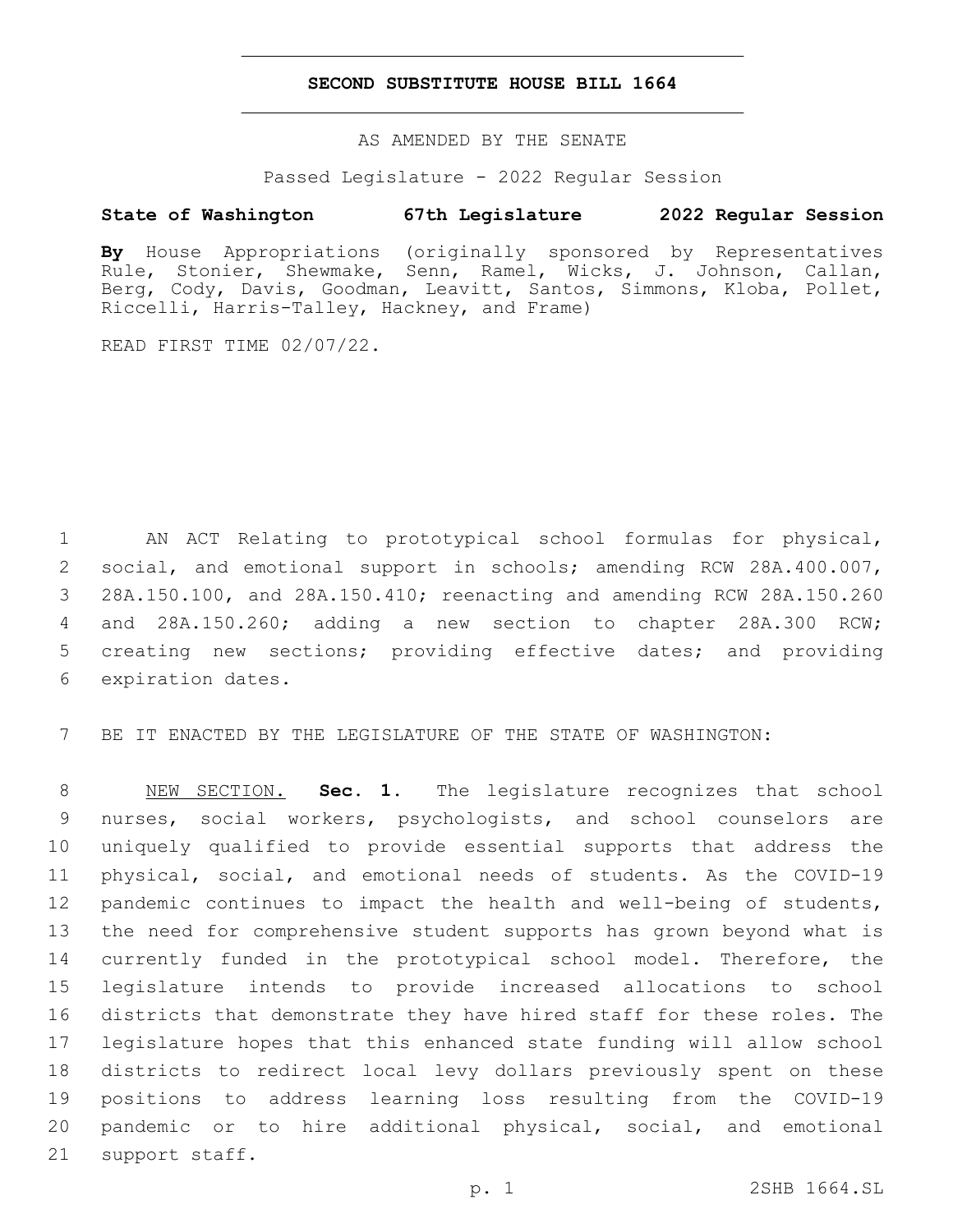NEW SECTION. **Sec. 2.** A new section is added to chapter 28A.300 2 RCW to read as follows:

 (1) By February 1, 2023, and by February 1st every odd-numbered year thereafter, the office of the superintendent of public instruction shall submit, in accordance with RCW 43.01.036, to the appropriate committees of the legislature a report analyzing the implementation of RCW 28A.150.260(5)(b), related to physical, social, 8 and emotional support staff.

 (2) For the analysis, the office of the superintendent of public instruction must use personnel data reported on or around October 1st 11 of the report year and the prior year, and any other relevant data.

 (3) Except as provided in subsection (4) of this section, the 13 report must:

 (a) Compare the staffing units provided for nurses, social workers, psychologists, counselors, classified staff providing student and staff safety, and parent involvement coordinators under RCW 28A.150.260(5) to the actual school district staffing levels for physical, social, and emotional support staff, disaggregate by school 19 district; and

 (b) Analyze trends with respect to: (i) Employed staff and contract staff; and (ii) the percentage of staff with a valid educational staff associate certificate. These trends must be disaggregated by assignment duty code, as well as analyzed year over 24 year and by school district size and geography.

 (4) For the report due February 1, 2023, the office of the superintendent of public instruction is required to complete the analysis described in subsection (3) of this section only to the 28 extent that relevant data are available.

 (5) For the purposes of this section, "physical, social, and emotional support staff" or "staff" has the same meaning as in RCW 31 28A.150.260(5)(b).

32 (6) This section expires June 30, 2030.

 **Sec. 3.** RCW 28A.150.260 and 2020 c 288 s 4 and 2020 c 61 s 4 are 34 each reenacted and amended to read as follows:

 The purpose of this section is to provide for the allocation of state funding that the legislature deems necessary to support school districts in offering the minimum instructional program of basic education under RCW 28A.150.220. The allocation shall be determined as follows:39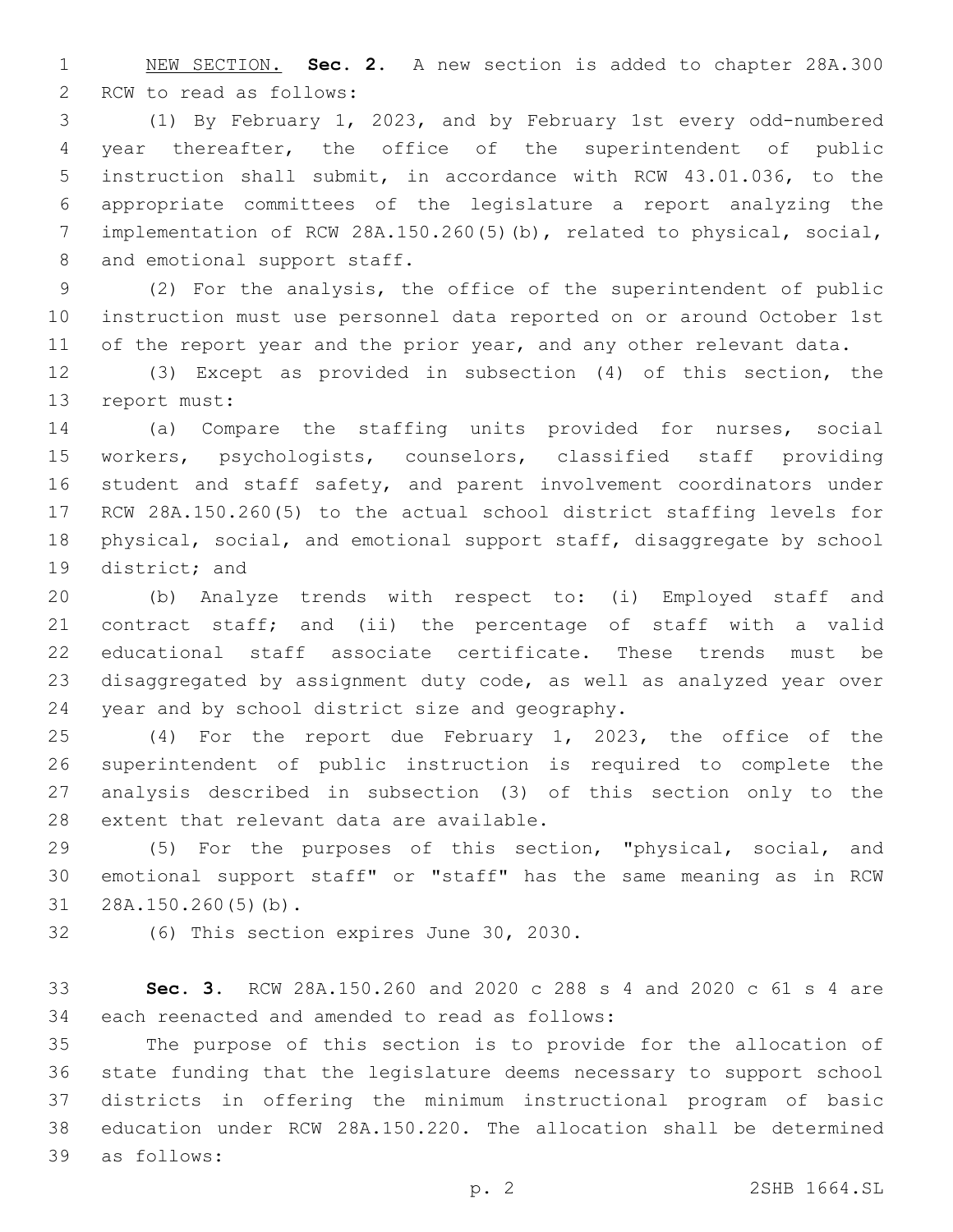(1) The governor shall and the superintendent of public instruction may recommend to the legislature a formula for the distribution of a basic education instructional allocation for each common school district.4

 (2)(a) The distribution formula under this section shall be for allocation purposes only. Except as may be required under subsections (4)(b) and (c), (5)(b), and (9) of this section, chapter 28A.155, 28A.165, 28A.180, or 28A.185 RCW, or federal laws and regulations, nothing in this section requires school districts to use basic education instructional funds to implement a particular instructional approach or service. Nothing in this section requires school districts to maintain a particular classroom teacher-to-student ratio or other staff-to-student ratio or to use allocated funds to pay for particular types or classifications of staff. Nothing in this section entitles an individual teacher to a particular teacher planning 16 period.

 (b) To promote transparency in state funding allocations, the superintendent of public instruction must report state per-pupil allocations for each school district for the general apportionment, special education, learning assistance, transitional bilingual, highly capable, and career and technical education programs. The superintendent must report this information in a user-friendly format on the main page of the office's website. School districts must include a link to the superintendent's per-pupil allocations report on the main page of the school district's website. In addition, the budget documents published by the legislature for the enacted omnibus operating appropriations act must report statewide average per-pupil allocations for general apportionment and the categorical programs 29 listed in this subsection.

 (3)(a) To the extent the technical details of the formula have been adopted by the legislature and except when specifically provided as a school district allocation, the distribution formula for the basic education instructional allocation shall be based on minimum staffing and nonstaff costs the legislature deems necessary to support instruction and operations in prototypical schools serving high, middle, and elementary school students as provided in this section. The use of prototypical schools for the distribution formula does not constitute legislative intent that schools should be operated or structured in a similar fashion as the prototypes. Prototypical schools illustrate the level of resources needed to

p. 3 2SHB 1664.SL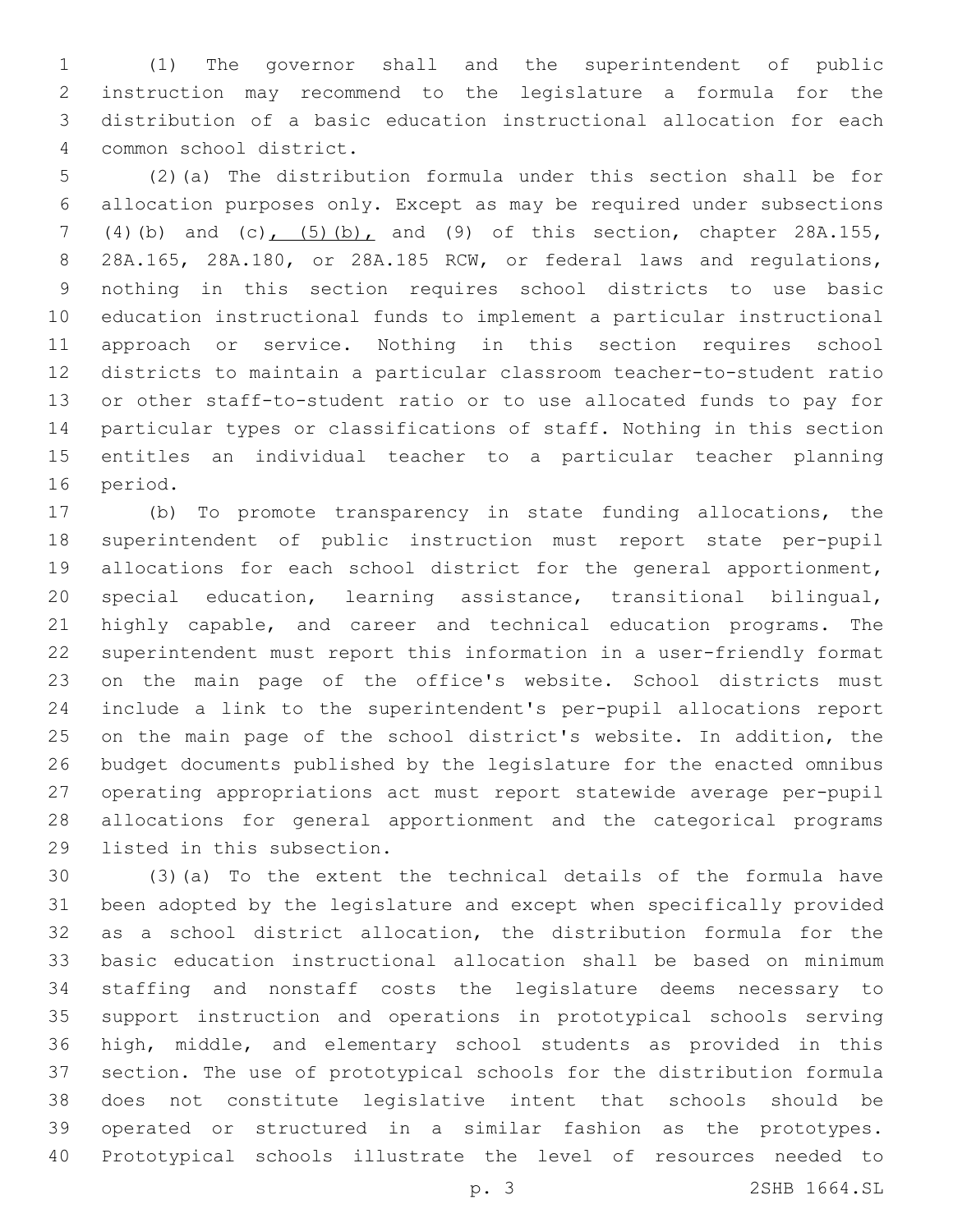operate a school of a particular size with particular types and grade levels of students using commonly understood terms and inputs, such as class size, hours of instruction, and various categories of school staff. It is the intent that the funding allocations to school districts be adjusted from the school prototypes based on the actual number of annual average full-time equivalent students in each grade level at each school in the district and not based on the grade-level configuration of the school to the extent that data is available. The allocations shall be further adjusted from the school prototypes with minimum allocations for small schools and to reflect other factors 11 identified in the omnibus appropriations act.

 (b) For the purposes of this section, prototypical schools are 13 defined as follows:

 (i) A prototypical high school has six hundred average annual full-time equivalent students in grades nine through twelve;

 (ii) A prototypical middle school has four hundred thirty-two average annual full-time equivalent students in grades seven and 18 eight; and

 (iii) A prototypical elementary school has four hundred average annual full-time equivalent students in grades kindergarten through 21 six.

 (4)(a)(i) The minimum allocation for each level of prototypical school shall be based on the number of full-time equivalent classroom teachers needed to provide instruction over the minimum required annual instructional hours under RCW 28A.150.220 and provide at least one teacher planning period per school day, and based on the following general education average class size of full-time 28 equivalent students per teacher:

| 29 | General education                                                                                                                                                                                                                                       |
|----|---------------------------------------------------------------------------------------------------------------------------------------------------------------------------------------------------------------------------------------------------------|
| 30 | average class size                                                                                                                                                                                                                                      |
|    |                                                                                                                                                                                                                                                         |
|    |                                                                                                                                                                                                                                                         |
|    |                                                                                                                                                                                                                                                         |
|    |                                                                                                                                                                                                                                                         |
|    |                                                                                                                                                                                                                                                         |
|    | $\overline{\bullet}\,\overline{\bullet}$ , and the set of the set of the set of the set of the set of the set of the set of the set of the set of the set of the set of the set of the set of the set of the set of the set of the set of the set of th |

 (ii) The minimum class size allocation for each prototypical high school shall also provide for enhanced funding for class size reduction for two laboratory science classes within grades nine through twelve per full-time equivalent high school student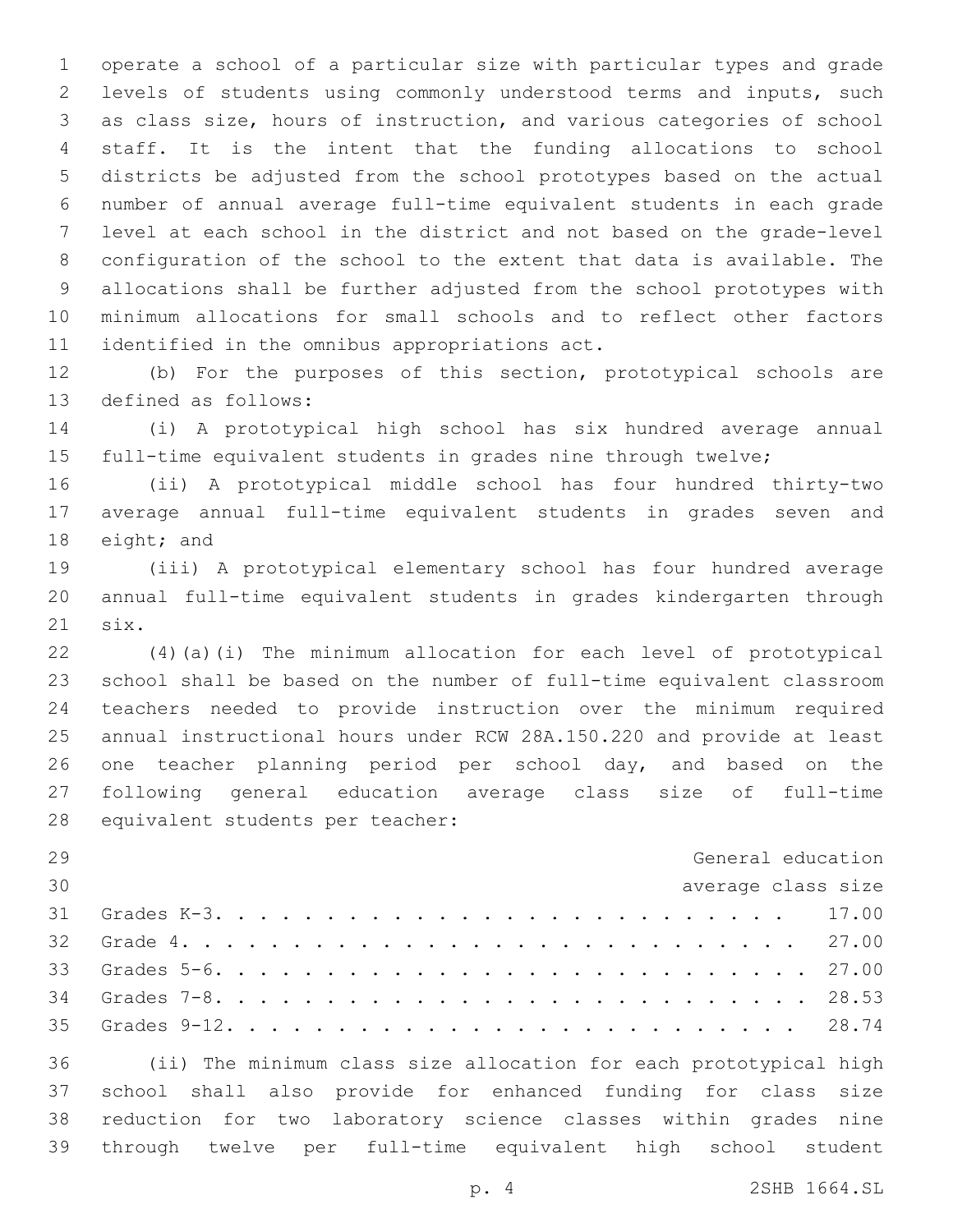multiplied by a laboratory science course factor of 0.0833, based on the number of full-time equivalent classroom teachers needed to provide instruction over the minimum required annual instructional hours in RCW 28A.150.220, and providing at least one teacher planning 5 period per school day: Laboratory science 7 average class size Grades 9-12. . . . . . . . . . . . . . . . . . . . . . . . . . 19.98 (b)(i) Beginning September 1, 2019, funding for average K-3 class sizes in this subsection (4) may be provided only to the extent of, and proportionate to, the school district's demonstrated actual class 12 size in grades  $K-3$ , up to the funded class sizes. (ii) The office of the superintendent of public instruction shall develop rules to implement this subsection (4)(b). (c)(i) The minimum allocation for each prototypical middle and high school shall also provide for full-time equivalent classroom teachers based on the following number of full-time equivalent students per teacher in career and technical education: Career and technical education average class size Approved career and technical education offered at 23 the middle school and high school level. . . . . . . . . . . 23.00 Skill center programs meeting the standards established 25 by the office of the superintendent of public instruction. . . . . . . . . . . . . . . . . . . . . ((20.00)) 19.00 (ii) Funding allocated under this subsection (4)(c) is subject to 28 RCW 28A.150.265. (d) In addition, the omnibus appropriations act shall at a 30 minimum specify: (i) A high-poverty average class size in schools where more than fifty percent of the students are eligible for free and reduced-price 33 meals; and (ii) A specialty average class size for advanced placement and 35 international baccalaureate courses. (5)(a) The minimum allocation for each level of prototypical school shall include allocations for the following types of staff in 38 addition to classroom teachers: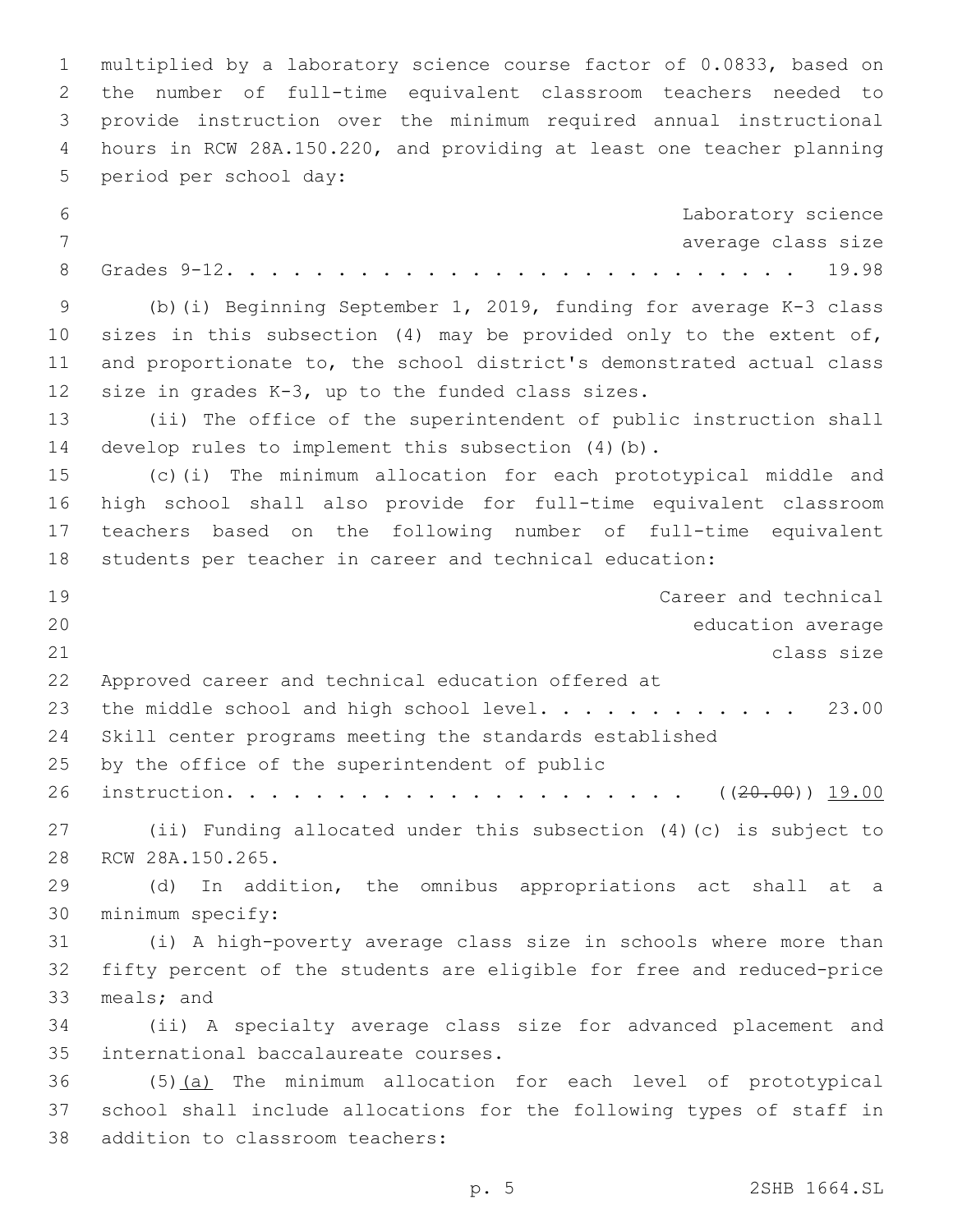| 1  |                                                                                 | Elementary | Middle | High   |
|----|---------------------------------------------------------------------------------|------------|--------|--------|
| 2  |                                                                                 | School     | School | School |
| 3  | Principals, assistant principals, and other certificated building-level         |            |        |        |
| 4  |                                                                                 | 1.253      | 1.353  | 1.880  |
| 5  | Teacher-librarians, a function that includes information literacy, technology,  |            |        |        |
| 6  |                                                                                 | 0.663      | 0.519  | 0.523  |
| 7  | ((Health and social services:                                                   |            |        |        |
| 8  |                                                                                 | 0.076      | 0.060  | 0.096  |
| 9  |                                                                                 | 0.042      | 0.006  | 0.015  |
| 10 |                                                                                 | 0.017      | 0.002  | 0.007  |
| 11 | Guidance counselors, a function that includes parent outreach and graduation    |            |        |        |
| 12 |                                                                                 | 0.493      | $+216$ | 2.539) |
| 13 | Teaching assistance, including any aspect of educational instructional services |            |        |        |
| 14 |                                                                                 | 0.936      | 0.700  | 0.652  |
| 15 |                                                                                 | 2.012      | 2.325  | 3.269  |
| 16 |                                                                                 | 1.657      | 1.942  | 2.965  |
| 17 |                                                                                 | 0.246      | 0.336  | 0.339  |
| 18 |                                                                                 | 0.132      | 0.033  | 0.052  |
| 19 |                                                                                 | 0.046      | 0.009  | 0.021  |
| 20 |                                                                                 | 0.660      | 1.383  | 2.706  |
| 21 | Classified staff providing student and staff safety                             | 0.079      | 0.092  | 0.141  |
| 22 |                                                                                 | 0.0825     | 0.00   | 0.00   |
| 23 | (b) (i) The superintendent may only allocate funding, up to the                 |            |        |        |
| 24 | combined minimum allocations, for nurses, social workers,                       |            |        |        |
| 25 | psychologists, counselors, classified staff providing student and               |            |        |        |
| 26 | staff safety, and parent involvement coordinators under (a) and (c)             |            |        |        |
| 27 | of this subsection to the extent of and proportionate to a school               |            |        |        |
| 28 | district's demonstrated actual ratios of: Full-time equivalent                  |            |        |        |
| 29 | physical, social, and emotional support staff to full-time equivalent           |            |        |        |
| 30 | students.                                                                       |            |        |        |
| 31 | (ii) The superintendent must adopt rules to implement this                      |            |        |        |
| 32 | subsection (5) (b) and the rules must require school districts to               |            |        |        |
| 33 | prioritize funding allocated as required by (b) (i) of this subsection          |            |        |        |
| 34 | for physical, social, and emotional support staff who hold a valid              |            |        |        |
| 35 | educational staff associate certificate appropriate for the staff's             |            |        |        |
| 36 | <u>role.</u>                                                                    |            |        |        |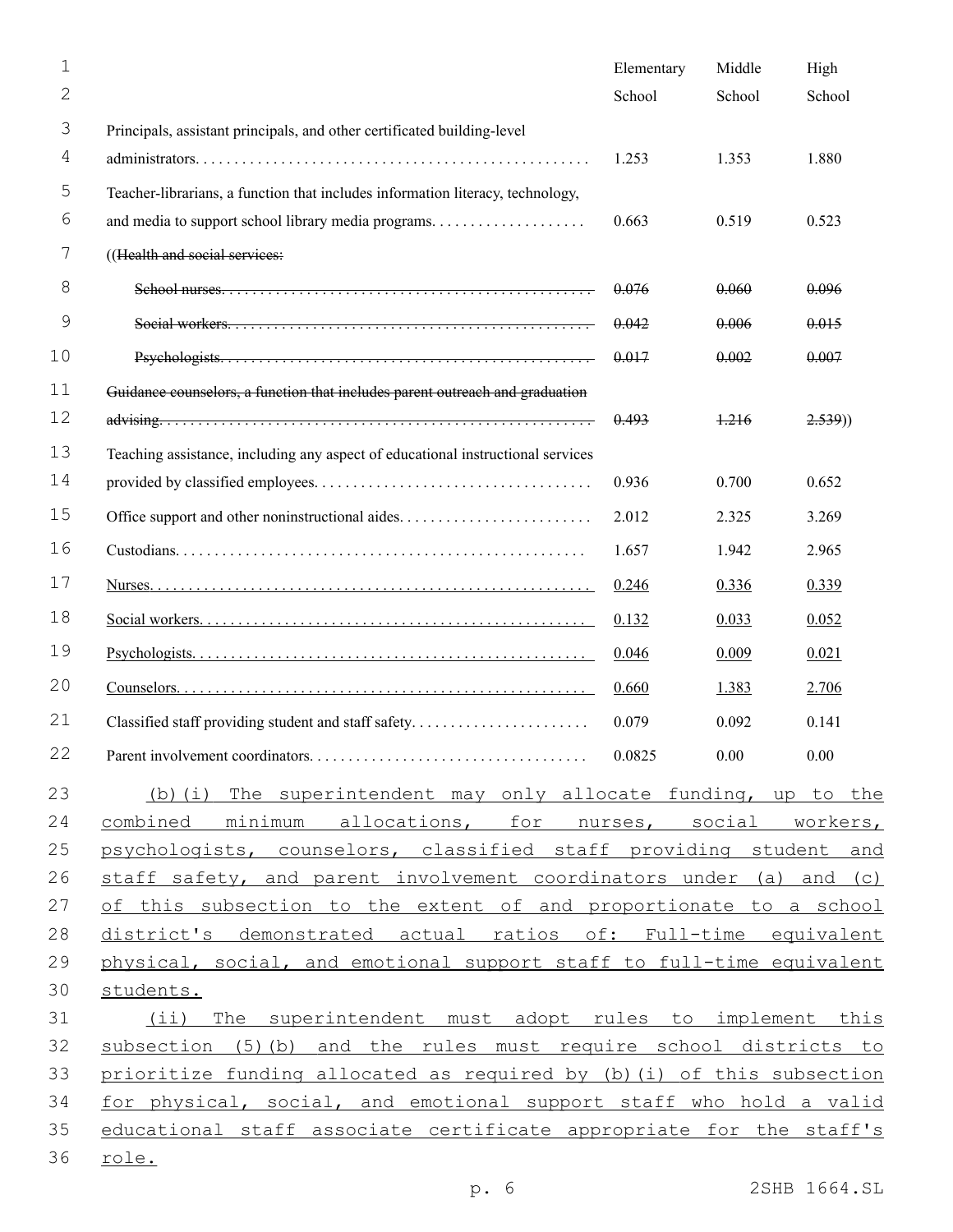| $1 \qquad \qquad$ | (iii) For the purposes of this subsection (5)(b), "physical,           |
|-------------------|------------------------------------------------------------------------|
| 2                 | social, and emotional support staff" include nurses, social workers,   |
|                   | 3 psychologists, counselors, classified staff providing student and    |
|                   | 4 staff safety, parent involvement coordinators, and other school      |
|                   | 5 district employees and contractors who provide physical, social, and |
|                   | 6 emotional support to students as defined by the superintendent.      |
|                   | (c) For the 2023-24 school year, in addition to the minimum            |

 allocation under (a) of this subsection, the following additional staffing units for each level of prototypical school will be provided:

| 11 | Elementary |        | High   |
|----|------------|--------|--------|
| 12 | School     | School | School |
| 13 | 0.170      | 0.276  | 0.243  |
| 14 | 0.090      | 0.027  |        |
| 15 | 0.029      | 0.007  |        |
| 16 | 0.167      | 0.167  |        |

 (6)(a) The minimum staffing allocation for each school district to provide district-wide support services shall be allocated per one thousand annual average full-time equivalent students in grades K-12 20 as follows:

| 21 |                                                |  |  | Staff per 1,000 |
|----|------------------------------------------------|--|--|-----------------|
| 22 |                                                |  |  | K-12 students   |
|    |                                                |  |  |                 |
|    | 24 Facilities, maintenance, and grounds. 1.813 |  |  |                 |
|    | 25 Warehouse, laborers, and mechanics. 0.332   |  |  |                 |

 (b) The minimum allocation of staff units for each school district to support certificated and classified staffing of central administration shall be 5.30 percent of the staff units generated under subsections (4)(a) and (5) of this section and (a) of this 30 subsection.

 (7) The distribution formula shall include staffing allocations to school districts for career and technical education and skill center administrative and other school-level certificated staff, as 34 specified in the omnibus appropriations act.

 (8)(a) Except as provided in (b) of this subsection, the minimum allocation for each school district shall include allocations per annual average full-time equivalent student for the following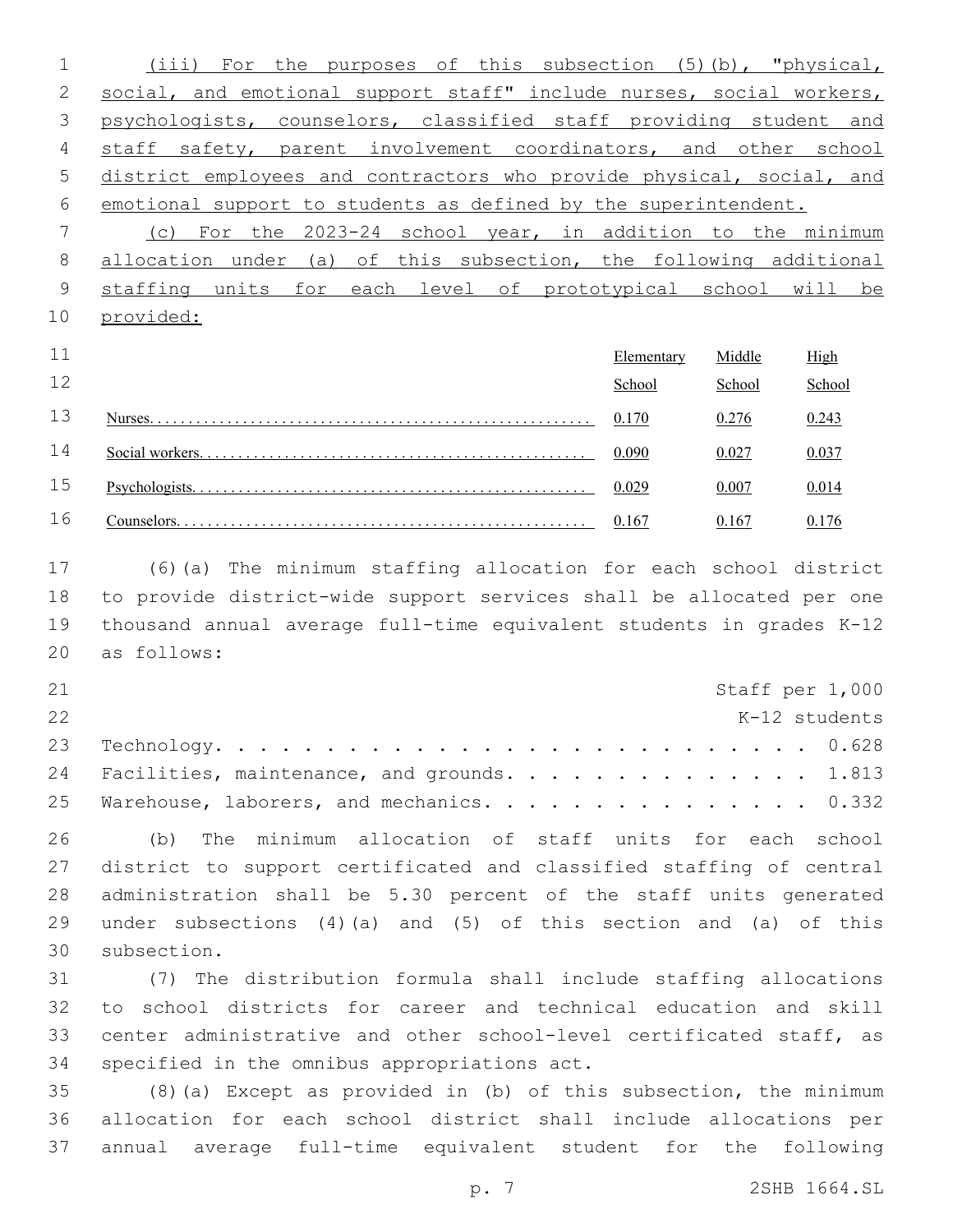materials, supplies, and operating costs as provided in the 2017-18 school year, after which the allocations shall be adjusted annually for inflation as specified in the omnibus appropriations act:

| 5<br>full-time equivalent student<br>6<br>in grades K-12<br>7<br>\$130.76<br>$\verb Technology.$<br>8<br>\$355.30<br>Utilities and insurance.<br>$\mathcal{G}$<br>\$140.39<br>Curriculum and textbooks.<br>\$278.05<br>10<br>\$20.00<br>11<br>12<br>Instructional professional development for certificated and<br>13<br>\$176.01<br>14<br>Facilities maintenance.<br>15<br>Security and central office administration.<br>\$121.94<br>16<br>In addition to the amounts provided in (a) of this<br>(b)<br>17<br>subsection, beginning in the 2014-15 school year, the omnibus<br>18<br>appropriations act shall provide the following minimum allocation for<br>19<br>each annual average full-time equivalent student in grades nine<br>20<br>through twelve for the following materials, supplies, and operating<br>21<br>costs, to be adjusted annually for inflation:<br>22<br>Per annual average<br>23<br>full-time equivalent student<br>24<br>in grades 9-12<br>25<br>\$36.35<br>26<br>\$39.02<br>Curriculum and textbooks.<br>\$77.28<br>27<br>28<br>29<br>Instructional professional development for certificated and<br>30<br>31<br>(9) In addition to the amounts provided in subsection (8) of this<br>32<br>section and subject to RCW 28A.150.265, the omnibus appropriations<br>33<br>act shall provide an amount based on full-time equivalent student | 4  | Per annual average                       |
|------------------------------------------------------------------------------------------------------------------------------------------------------------------------------------------------------------------------------------------------------------------------------------------------------------------------------------------------------------------------------------------------------------------------------------------------------------------------------------------------------------------------------------------------------------------------------------------------------------------------------------------------------------------------------------------------------------------------------------------------------------------------------------------------------------------------------------------------------------------------------------------------------------------------------------------------------------------------------------------------------------------------------------------------------------------------------------------------------------------------------------------------------------------------------------------------------------------------------------------------------------------------------------------------------------------------------------------------------------------------|----|------------------------------------------|
|                                                                                                                                                                                                                                                                                                                                                                                                                                                                                                                                                                                                                                                                                                                                                                                                                                                                                                                                                                                                                                                                                                                                                                                                                                                                                                                                                                        |    |                                          |
|                                                                                                                                                                                                                                                                                                                                                                                                                                                                                                                                                                                                                                                                                                                                                                                                                                                                                                                                                                                                                                                                                                                                                                                                                                                                                                                                                                        |    |                                          |
|                                                                                                                                                                                                                                                                                                                                                                                                                                                                                                                                                                                                                                                                                                                                                                                                                                                                                                                                                                                                                                                                                                                                                                                                                                                                                                                                                                        |    |                                          |
|                                                                                                                                                                                                                                                                                                                                                                                                                                                                                                                                                                                                                                                                                                                                                                                                                                                                                                                                                                                                                                                                                                                                                                                                                                                                                                                                                                        |    |                                          |
|                                                                                                                                                                                                                                                                                                                                                                                                                                                                                                                                                                                                                                                                                                                                                                                                                                                                                                                                                                                                                                                                                                                                                                                                                                                                                                                                                                        |    |                                          |
|                                                                                                                                                                                                                                                                                                                                                                                                                                                                                                                                                                                                                                                                                                                                                                                                                                                                                                                                                                                                                                                                                                                                                                                                                                                                                                                                                                        |    |                                          |
|                                                                                                                                                                                                                                                                                                                                                                                                                                                                                                                                                                                                                                                                                                                                                                                                                                                                                                                                                                                                                                                                                                                                                                                                                                                                                                                                                                        |    |                                          |
|                                                                                                                                                                                                                                                                                                                                                                                                                                                                                                                                                                                                                                                                                                                                                                                                                                                                                                                                                                                                                                                                                                                                                                                                                                                                                                                                                                        |    |                                          |
|                                                                                                                                                                                                                                                                                                                                                                                                                                                                                                                                                                                                                                                                                                                                                                                                                                                                                                                                                                                                                                                                                                                                                                                                                                                                                                                                                                        |    |                                          |
|                                                                                                                                                                                                                                                                                                                                                                                                                                                                                                                                                                                                                                                                                                                                                                                                                                                                                                                                                                                                                                                                                                                                                                                                                                                                                                                                                                        |    |                                          |
|                                                                                                                                                                                                                                                                                                                                                                                                                                                                                                                                                                                                                                                                                                                                                                                                                                                                                                                                                                                                                                                                                                                                                                                                                                                                                                                                                                        |    |                                          |
|                                                                                                                                                                                                                                                                                                                                                                                                                                                                                                                                                                                                                                                                                                                                                                                                                                                                                                                                                                                                                                                                                                                                                                                                                                                                                                                                                                        |    |                                          |
|                                                                                                                                                                                                                                                                                                                                                                                                                                                                                                                                                                                                                                                                                                                                                                                                                                                                                                                                                                                                                                                                                                                                                                                                                                                                                                                                                                        |    |                                          |
|                                                                                                                                                                                                                                                                                                                                                                                                                                                                                                                                                                                                                                                                                                                                                                                                                                                                                                                                                                                                                                                                                                                                                                                                                                                                                                                                                                        |    |                                          |
|                                                                                                                                                                                                                                                                                                                                                                                                                                                                                                                                                                                                                                                                                                                                                                                                                                                                                                                                                                                                                                                                                                                                                                                                                                                                                                                                                                        |    |                                          |
|                                                                                                                                                                                                                                                                                                                                                                                                                                                                                                                                                                                                                                                                                                                                                                                                                                                                                                                                                                                                                                                                                                                                                                                                                                                                                                                                                                        |    |                                          |
|                                                                                                                                                                                                                                                                                                                                                                                                                                                                                                                                                                                                                                                                                                                                                                                                                                                                                                                                                                                                                                                                                                                                                                                                                                                                                                                                                                        |    |                                          |
|                                                                                                                                                                                                                                                                                                                                                                                                                                                                                                                                                                                                                                                                                                                                                                                                                                                                                                                                                                                                                                                                                                                                                                                                                                                                                                                                                                        |    |                                          |
|                                                                                                                                                                                                                                                                                                                                                                                                                                                                                                                                                                                                                                                                                                                                                                                                                                                                                                                                                                                                                                                                                                                                                                                                                                                                                                                                                                        |    |                                          |
|                                                                                                                                                                                                                                                                                                                                                                                                                                                                                                                                                                                                                                                                                                                                                                                                                                                                                                                                                                                                                                                                                                                                                                                                                                                                                                                                                                        |    |                                          |
|                                                                                                                                                                                                                                                                                                                                                                                                                                                                                                                                                                                                                                                                                                                                                                                                                                                                                                                                                                                                                                                                                                                                                                                                                                                                                                                                                                        |    |                                          |
|                                                                                                                                                                                                                                                                                                                                                                                                                                                                                                                                                                                                                                                                                                                                                                                                                                                                                                                                                                                                                                                                                                                                                                                                                                                                                                                                                                        |    |                                          |
|                                                                                                                                                                                                                                                                                                                                                                                                                                                                                                                                                                                                                                                                                                                                                                                                                                                                                                                                                                                                                                                                                                                                                                                                                                                                                                                                                                        |    |                                          |
|                                                                                                                                                                                                                                                                                                                                                                                                                                                                                                                                                                                                                                                                                                                                                                                                                                                                                                                                                                                                                                                                                                                                                                                                                                                                                                                                                                        |    |                                          |
|                                                                                                                                                                                                                                                                                                                                                                                                                                                                                                                                                                                                                                                                                                                                                                                                                                                                                                                                                                                                                                                                                                                                                                                                                                                                                                                                                                        |    |                                          |
|                                                                                                                                                                                                                                                                                                                                                                                                                                                                                                                                                                                                                                                                                                                                                                                                                                                                                                                                                                                                                                                                                                                                                                                                                                                                                                                                                                        |    |                                          |
|                                                                                                                                                                                                                                                                                                                                                                                                                                                                                                                                                                                                                                                                                                                                                                                                                                                                                                                                                                                                                                                                                                                                                                                                                                                                                                                                                                        |    |                                          |
|                                                                                                                                                                                                                                                                                                                                                                                                                                                                                                                                                                                                                                                                                                                                                                                                                                                                                                                                                                                                                                                                                                                                                                                                                                                                                                                                                                        |    |                                          |
|                                                                                                                                                                                                                                                                                                                                                                                                                                                                                                                                                                                                                                                                                                                                                                                                                                                                                                                                                                                                                                                                                                                                                                                                                                                                                                                                                                        |    |                                          |
| 34<br>enrollment in each of the following:                                                                                                                                                                                                                                                                                                                                                                                                                                                                                                                                                                                                                                                                                                                                                                                                                                                                                                                                                                                                                                                                                                                                                                                                                                                                                                                             |    |                                          |
| 35<br>Exploratory career and technical education courses<br>for<br>(a)                                                                                                                                                                                                                                                                                                                                                                                                                                                                                                                                                                                                                                                                                                                                                                                                                                                                                                                                                                                                                                                                                                                                                                                                                                                                                                 |    |                                          |
|                                                                                                                                                                                                                                                                                                                                                                                                                                                                                                                                                                                                                                                                                                                                                                                                                                                                                                                                                                                                                                                                                                                                                                                                                                                                                                                                                                        | 36 | students in grades seven through twelve; |

 (b) Preparatory career and technical education courses for students in grades nine through twelve offered in a high school; and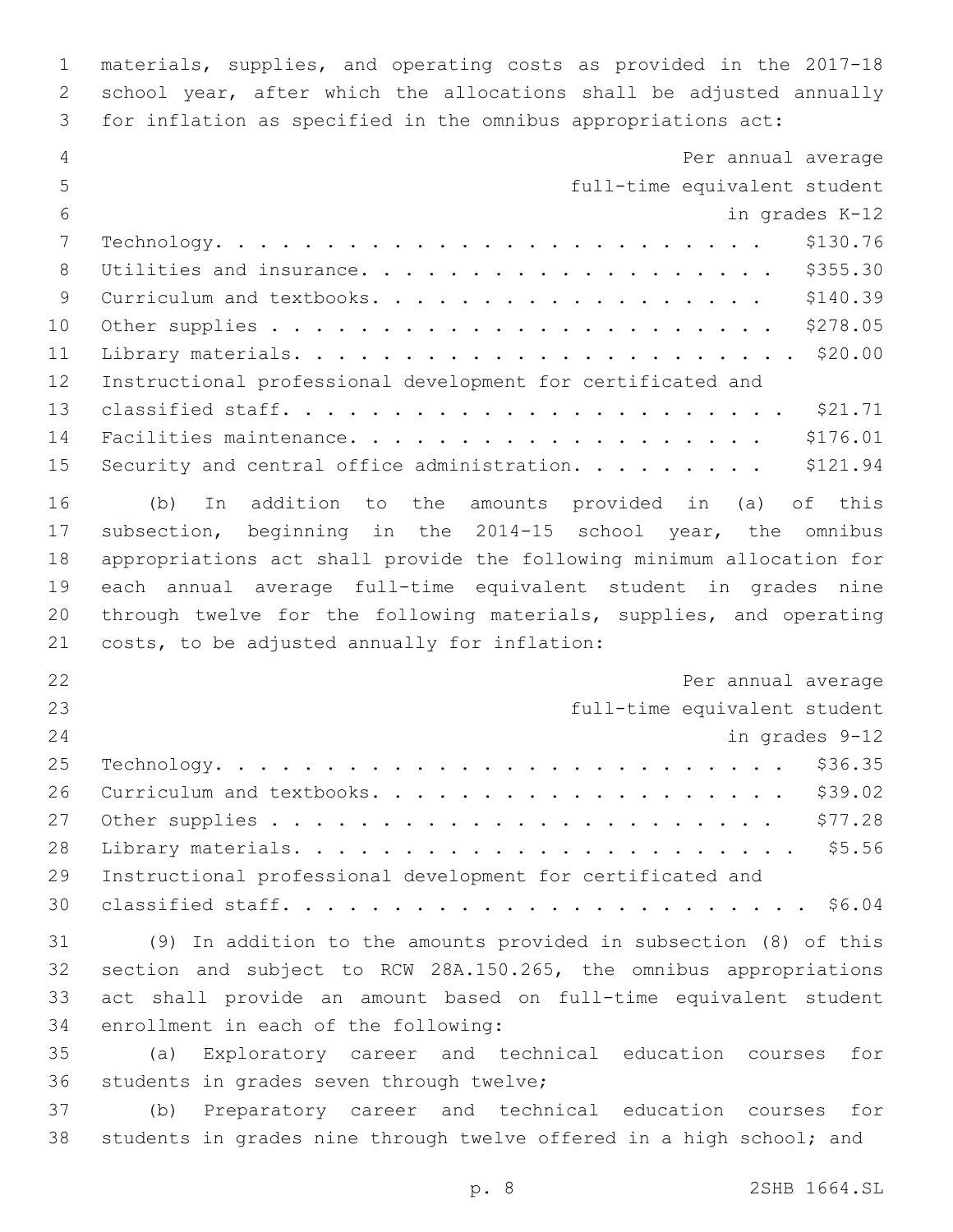(c) Preparatory career and technical education courses for students in grades eleven and twelve offered through a skill center.

 (10) In addition to the allocations otherwise provided under this section, amounts shall be provided to support the following programs 5 and services:

 (a)(i) To provide supplemental instruction and services for students who are not meeting academic standards through the learning assistance program under RCW 28A.165.005 through 28A.165.065, allocations shall be based on the greater of either: The district percentage of students in kindergarten through grade twelve who were eligible for free or reduced-price meals for the school year immediately preceding the district's participation, in whole or part, in the United States department of agriculture's community eligibility provision, or the district percentage of students in grades K-12 who were eligible for free or reduced-price meals in the prior school year. The minimum allocation for the program shall provide for each level of prototypical school resources to provide, on a statewide average, 2.3975 hours per week in extra instruction with a class size of fifteen learning assistance program students per 20 teacher.

 (ii) In addition to funding allocated under (a)(i) of this subsection, to provide supplemental instruction and services for students who are not meeting academic standards in qualifying schools. A qualifying school means a school in which the three-year rolling average of the prior year total annual average enrollment that qualifies for free or reduced-price meals equals or exceeds fifty percent or more of its total annual average enrollment. A school continues to meet the definition of a qualifying school if the school: Participates in the United States department of agriculture's community eligibility provision; and met the definition of a qualifying school in the year immediately preceding their participation. The minimum allocation for this additional high poverty-based allocation must provide for each level of prototypical school resources to provide, on a statewide average, 1.1 hours per week in extra instruction with a class size of fifteen learning assistance program students per teacher, under RCW 28A.165.055, school districts must distribute the high poverty-based allocation to the schools that generated the funding allocation.

 (b)(i) To provide supplemental instruction and services for students whose primary language is other than English, allocations

p. 9 2SHB 1664.SL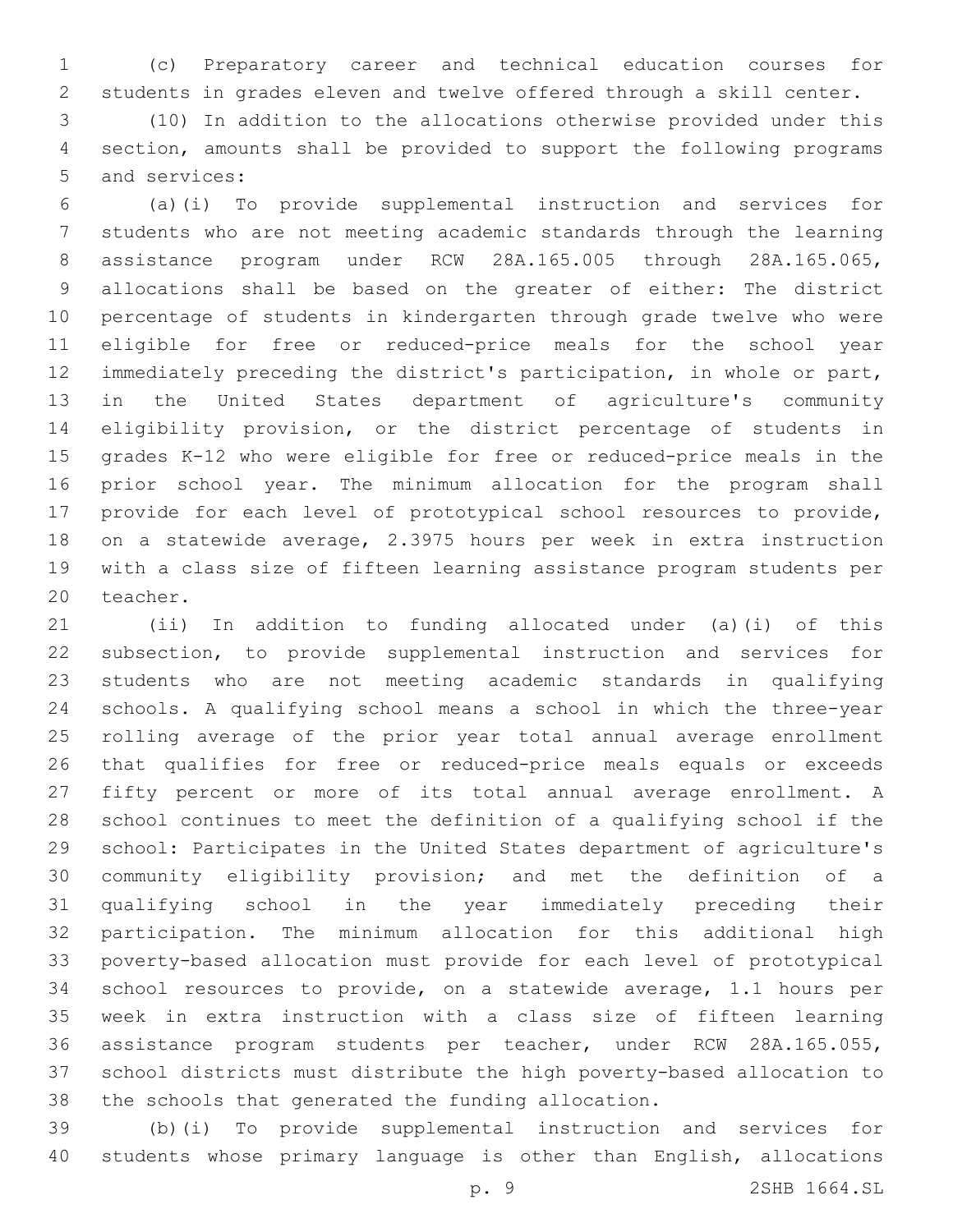shall be based on the head count number of students in each school who are eligible for and enrolled in the transitional bilingual instruction program under RCW 28A.180.010 through 28A.180.080. The minimum allocation for each level of prototypical school shall provide resources to provide, on a statewide average, 4.7780 hours per week in extra instruction for students in grades kindergarten through six and 6.7780 hours per week in extra instruction for students in grades seven through twelve, with fifteen transitional bilingual instruction program students per teacher. Notwithstanding other provisions of this subsection (10), the actual per-student allocation may be scaled to provide a larger allocation for students needing more intensive intervention and a commensurate reduced allocation for students needing less intensive intervention, as 14 detailed in the omnibus appropriations act.

 (ii) To provide supplemental instruction and services for students who have exited the transitional bilingual program, allocations shall be based on the head count number of students in each school who have exited the transitional bilingual program within the previous two years based on their performance on the English proficiency assessment and are eligible for and enrolled in the transitional bilingual instruction program under RCW 28A.180.040(1)(g). The minimum allocation for each prototypical school shall provide resources to provide, on a statewide average, 3.0 hours per week in extra instruction with fifteen exited students 25 per teacher.

 (c) To provide additional allocations to support programs for highly capable students under RCW 28A.185.010 through 28A.185.030, allocations shall be based on 5.0 percent of each school district's full-time equivalent basic education enrollment. The minimum allocation for the programs shall provide resources to provide, on a statewide average, 2.1590 hours per week in extra instruction with fifteen highly capable program students per teacher.

33 (11) The allocations under subsections  $(4)$   $(a)$ ,  $(5)$ ,  $(6)$ , and  $(8)$  of this section shall be enhanced as provided under RCW 28A.150.390 on an excess cost basis to provide supplemental instructional 36 resources for students with disabilities.

 (12)(a) For the purposes of allocations for prototypical high schools and middle schools under subsections (4) and (10) of this section that are based on the percent of students in the school who are eligible for free and reduced-price meals, the actual percent of

p. 10 2SHB 1664.SL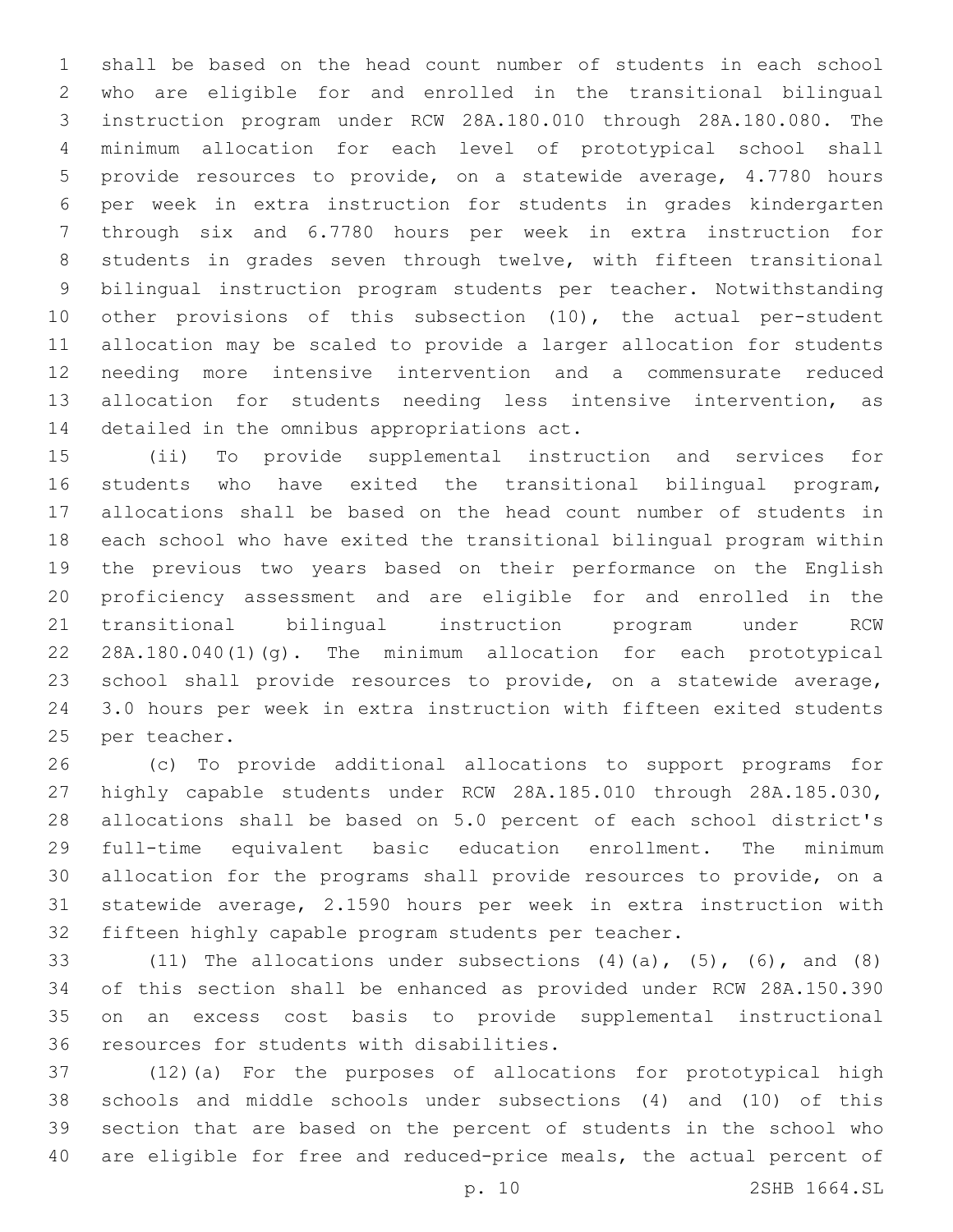such students in a school shall be adjusted by a factor identified in the omnibus appropriations act to reflect underreporting of free and reduced-price meal eligibility among middle and high school students.

 (b) Allocations or enhancements provided under subsections (4), (7), and (9) of this section for exploratory and preparatory career and technical education courses shall be provided only for courses approved by the office of the superintendent of public instruction 8 under chapter 28A.700 RCW.

 (13)(a) This formula for distribution of basic education funds shall be reviewed biennially by the superintendent and governor. The recommended formula shall be subject to approval, amendment or 12 rejection by the legislature.

 (b) In the event the legislature rejects the distribution formula recommended by the governor, without adopting a new distribution formula, the distribution formula for the previous school year shall 16 remain in effect.

 (c) The enrollment of any district shall be the annual average number of full-time equivalent students and part-time students as provided in RCW 28A.150.350, enrolled on the first school day of each month, including students who are in attendance pursuant to RCW 28A.335.160 and 28A.225.250 who do not reside within the servicing school district. The definition of full-time equivalent student shall be determined by rules of the superintendent of public instruction and shall be included as part of the superintendent's biennial budget request. The definition shall be based on the minimum instructional hour offerings required under RCW 28A.150.220. Any revision of the present definition shall not take effect until approved by the house ways and means committee and the senate ways and means committee.

 (d) The office of financial management shall make a monthly review of the superintendent's reported full-time equivalent students in the common schools in conjunction with RCW 43.62.050.

 **Sec. 4.** RCW 28A.150.260 and 2020 c 288 s 4 and 2020 c 61 s 4 are 33 each reenacted and amended to read as follows:

 The purpose of this section is to provide for the allocation of state funding that the legislature deems necessary to support school districts in offering the minimum instructional program of basic education under RCW 28A.150.220. The allocation shall be determined as follows:38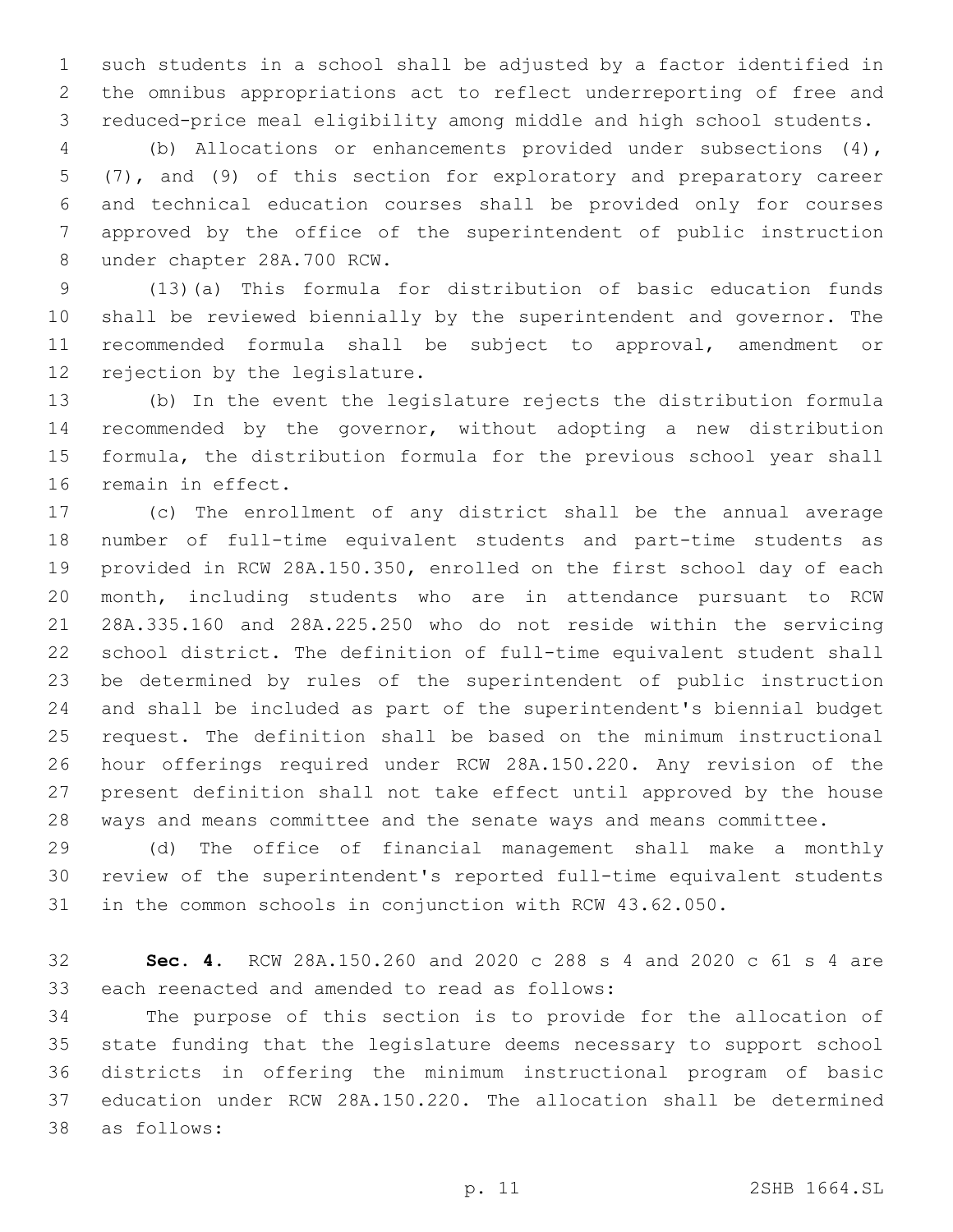(1) The governor shall and the superintendent of public instruction may recommend to the legislature a formula for the distribution of a basic education instructional allocation for each common school district.4

 (2)(a) The distribution formula under this section shall be for allocation purposes only. Except as may be required under subsections (4)(b) and (c), (5)(b), and (9) of this section, chapter 28A.155, 28A.165, 28A.180, or 28A.185 RCW, or federal laws and regulations, nothing in this section requires school districts to use basic education instructional funds to implement a particular instructional approach or service. Nothing in this section requires school districts to maintain a particular classroom teacher-to-student ratio or other staff-to-student ratio or to use allocated funds to pay for particular types or classifications of staff. Nothing in this section entitles an individual teacher to a particular teacher planning 16 period.

 (b) To promote transparency in state funding allocations, the superintendent of public instruction must report state per-pupil allocations for each school district for the general apportionment, special education, learning assistance, transitional bilingual, highly capable, and career and technical education programs. The superintendent must report this information in a user-friendly format on the main page of the office's website. School districts must include a link to the superintendent's per-pupil allocations report on the main page of the school district's website. In addition, the budget documents published by the legislature for the enacted omnibus operating appropriations act must report statewide average per-pupil allocations for general apportionment and the categorical programs 29 listed in this subsection.

 (3)(a) To the extent the technical details of the formula have been adopted by the legislature and except when specifically provided as a school district allocation, the distribution formula for the basic education instructional allocation shall be based on minimum staffing and nonstaff costs the legislature deems necessary to support instruction and operations in prototypical schools serving high, middle, and elementary school students as provided in this section. The use of prototypical schools for the distribution formula does not constitute legislative intent that schools should be operated or structured in a similar fashion as the prototypes. Prototypical schools illustrate the level of resources needed to

p. 12 2SHB 1664.SL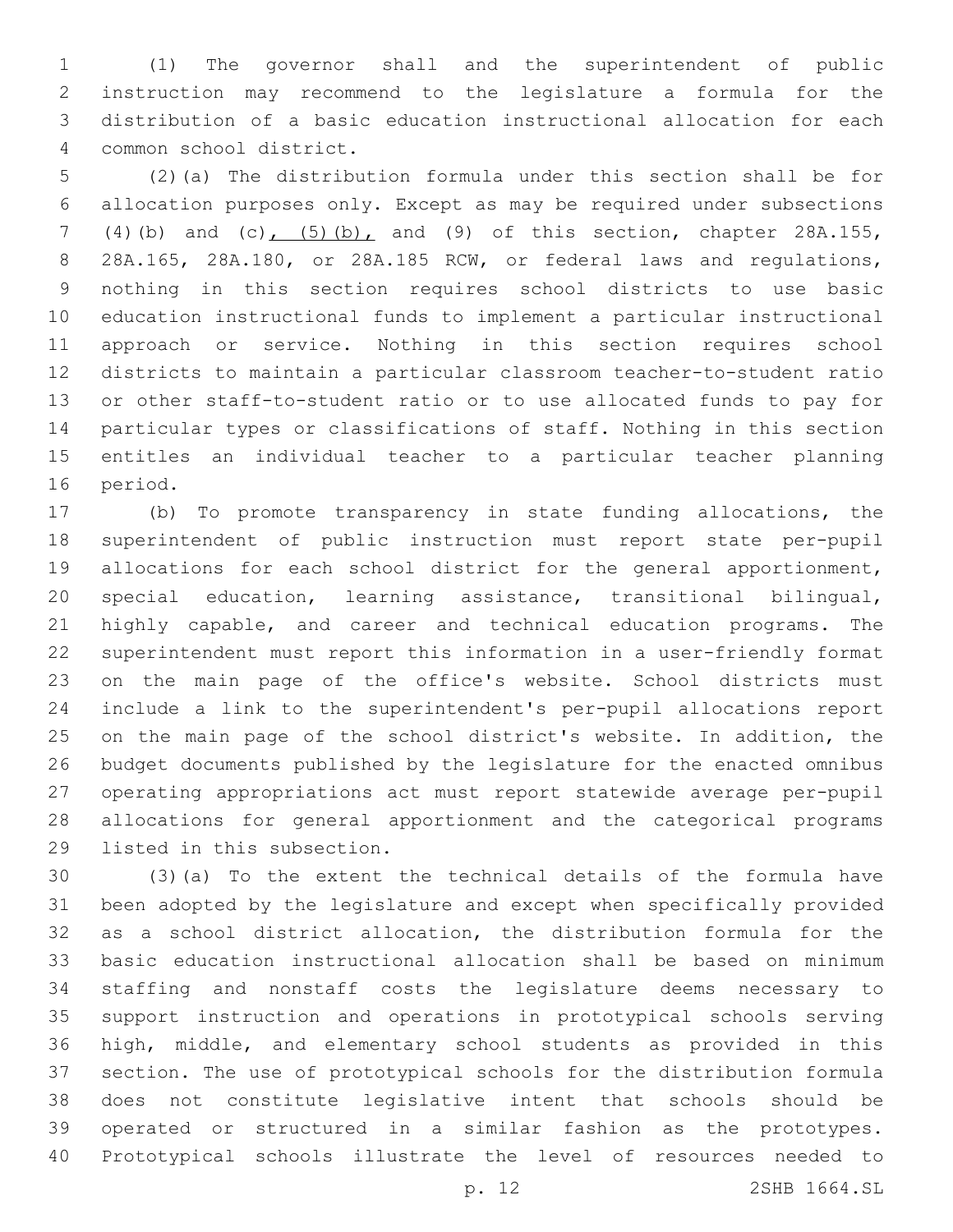operate a school of a particular size with particular types and grade levels of students using commonly understood terms and inputs, such as class size, hours of instruction, and various categories of school staff. It is the intent that the funding allocations to school districts be adjusted from the school prototypes based on the actual number of annual average full-time equivalent students in each grade level at each school in the district and not based on the grade-level configuration of the school to the extent that data is available. The allocations shall be further adjusted from the school prototypes with minimum allocations for small schools and to reflect other factors 11 identified in the omnibus appropriations act.

 (b) For the purposes of this section, prototypical schools are 13 defined as follows:

 (i) A prototypical high school has six hundred average annual full-time equivalent students in grades nine through twelve;

 (ii) A prototypical middle school has four hundred thirty-two average annual full-time equivalent students in grades seven and 18 eight; and

 (iii) A prototypical elementary school has four hundred average annual full-time equivalent students in grades kindergarten through 21 six.

 (4)(a)(i) The minimum allocation for each level of prototypical school shall be based on the number of full-time equivalent classroom teachers needed to provide instruction over the minimum required annual instructional hours under RCW 28A.150.220 and provide at least one teacher planning period per school day, and based on the following general education average class size of full-time 28 equivalent students per teacher:

| 29 | General education                                                    |  |
|----|----------------------------------------------------------------------|--|
| 30 | average class size                                                   |  |
| 31 |                                                                      |  |
|    |                                                                      |  |
|    |                                                                      |  |
|    |                                                                      |  |
|    |                                                                      |  |
|    | 36 (ii) The minimum class size allocation for each prototypical high |  |

 school shall also provide for enhanced funding for class size reduction for two laboratory science classes within grades nine through twelve per full-time equivalent high school student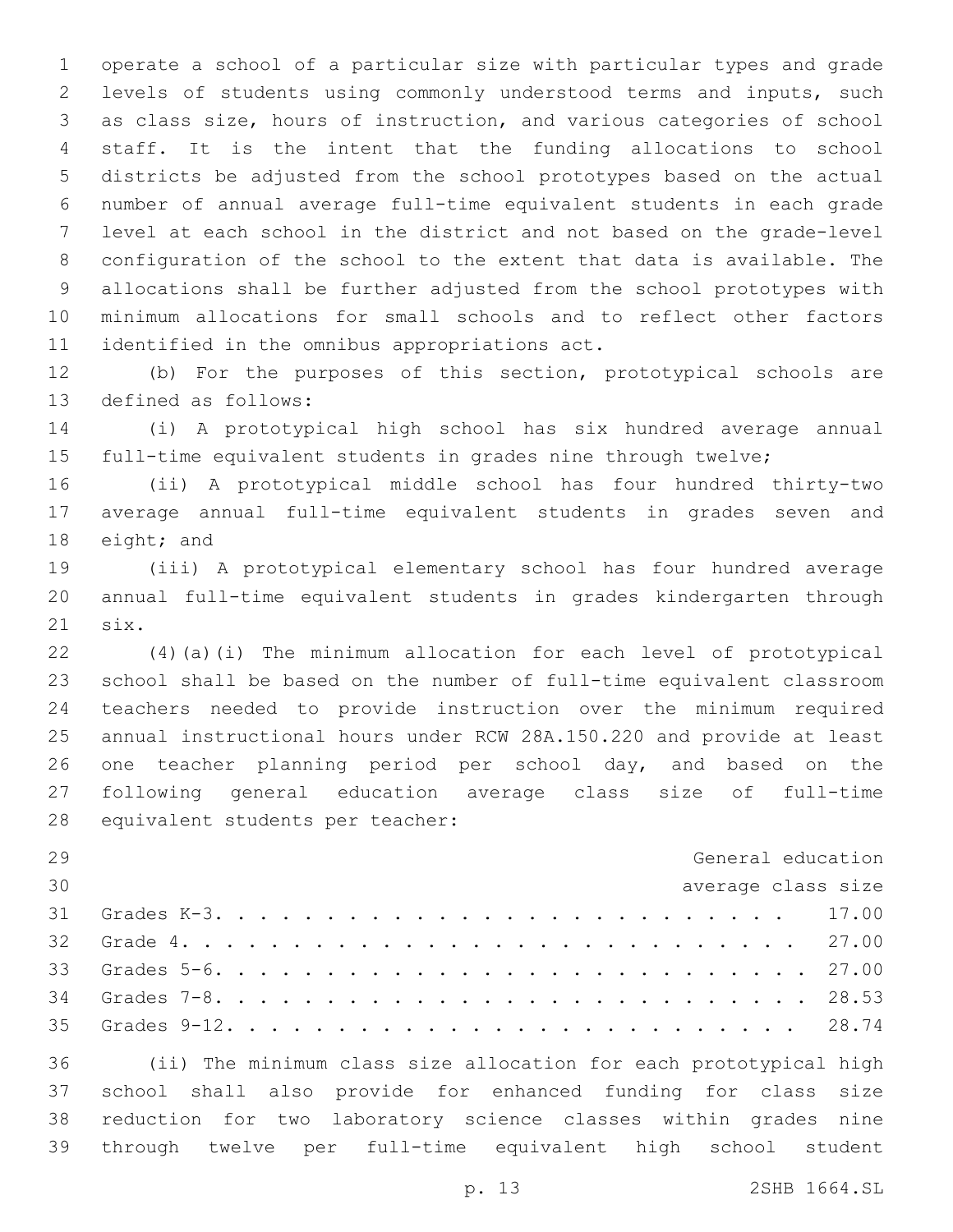multiplied by a laboratory science course factor of 0.0833, based on the number of full-time equivalent classroom teachers needed to provide instruction over the minimum required annual instructional hours in RCW 28A.150.220, and providing at least one teacher planning 5 period per school day: Laboratory science average class size Grades 9-12. . . . . . . . . . . . . . . . . . . . . . . . . . 19.98 (b)(i) Beginning September 1, 2019, funding for average K-3 class sizes in this subsection (4) may be provided only to the extent of, and proportionate to, the school district's demonstrated actual class 12 size in grades  $K-3$ , up to the funded class sizes. (ii) The office of the superintendent of public instruction shall develop rules to implement this subsection (4)(b). (c)(i) The minimum allocation for each prototypical middle and high school shall also provide for full-time equivalent classroom teachers based on the following number of full-time equivalent students per teacher in career and technical education: Career and technical education average class size Approved career and technical education offered at 23 the middle school and high school level. . . . . . . . . . . 23.00 Skill center programs meeting the standards established 25 by the office of the superintendent of public instruction. . . . . . . . . . . . . . . . . . . . . ((20.00)) 19.00 (ii) Funding allocated under this subsection (4)(c) is subject to 28 RCW 28A.150.265. (d) In addition, the omnibus appropriations act shall at a 30 minimum specify: (i) A high-poverty average class size in schools where more than fifty percent of the students are eligible for free and reduced-price 33 meals; and (ii) A specialty average class size for advanced placement and 35 international baccalaureate courses. (5)(a) The minimum allocation for each level of prototypical school shall include allocations for the following types of staff in 38 addition to classroom teachers: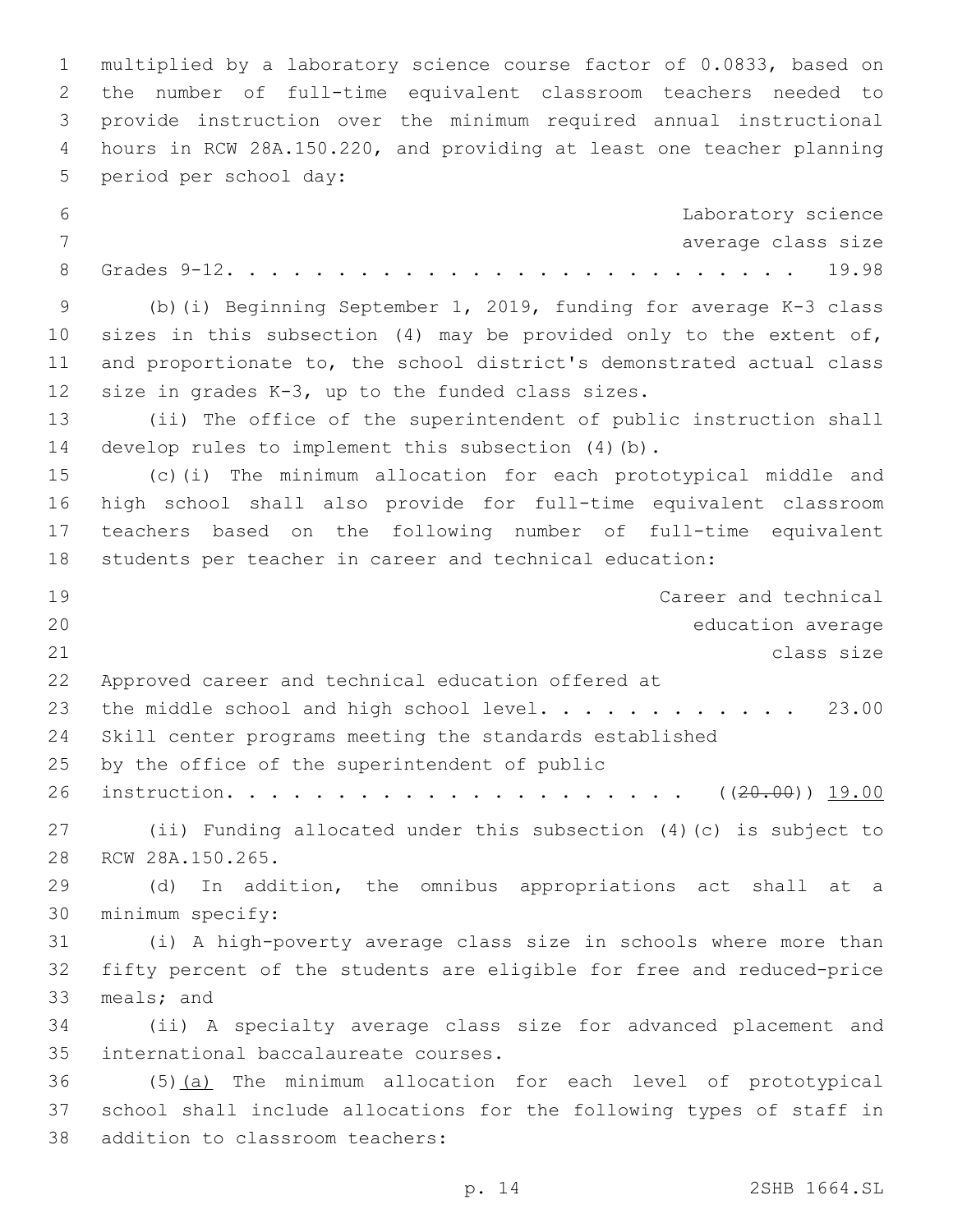| $\mathbf 1$    |                                                                                 | Elementary | Middle | High   |
|----------------|---------------------------------------------------------------------------------|------------|--------|--------|
| $\overline{2}$ |                                                                                 | School     | School | School |
| 3              | Principals, assistant principals, and other certificated building-level         |            |        |        |
| 4              |                                                                                 | 1.253      | 1.353  | 1.880  |
| 5              | Teacher-librarians, a function that includes information literacy, technology,  |            |        |        |
| 6              |                                                                                 | 0.663      | 0.519  | 0.523  |
| 7              | ((Health and social services:                                                   |            |        |        |
| 8              |                                                                                 | 0.076      | 0.060  | 0.096  |
| 9              |                                                                                 | 0.042      | 0.006  | 0.015  |
| 10             |                                                                                 | 0.017      | 0.002  | 0.007  |
| 11             | Guidance counselors, a function that includes parent outreach and graduation    |            |        |        |
| 12             |                                                                                 | 0.493      | 1.216  | 2.539) |
| 13             | Teaching assistance, including any aspect of educational instructional services |            |        |        |
| 14             |                                                                                 | 0.936      | 0.700  | 0.652  |
| 15             |                                                                                 | 2.012      | 2.325  | 3.269  |
| 16             |                                                                                 | 1.657      | 1.942  | 2.965  |
| 17             |                                                                                 | 0.585      | 0.888  | 0.824  |
| 18             |                                                                                 | 0.311      | 0.088  | 0.127  |
| 19             |                                                                                 | 0.104      | 0.024  | 0.049  |
| 20             |                                                                                 | 0.993      | 1.716  | 3.039  |
| 21             | Classified staff providing student and staff safety                             | 0.079      | 0.092  | 0.141  |
| 22             |                                                                                 |            |        | 0.00   |
| 23             | (b) (i) The superintendent may only allocate funding, up to the                 |            |        |        |
| 24             | combined minimum allocations, for nurses, social workers,                       |            |        |        |
| 25             | psychologists, counselors, classified staff providing student and               |            |        |        |
| 26             | staff safety, and parent involvement coordinators under (a) of this             |            |        |        |
| 27             | subsection to the extent of and proportionate to a school district's            |            |        |        |
| 28             | demonstrated actual ratios of: Full-time equivalent physical, social,           |            |        |        |
| 29             | and emotional support staff to full-time equivalent students.                   |            |        |        |
| 30             | (ii) The superintendent must adopt rules to implement this                      |            |        |        |
| 31             | subsection (5) (b) and the rules must require school districts to               |            |        |        |
| 32             | prioritize funding allocated as required by (b) (i) of this subsection          |            |        |        |
| 33             | for physical, social, and emotional support staff who hold a valid              |            |        |        |
| 34             | educational staff associate certificate appropriate for the staff's             |            |        |        |
| 35             | role.                                                                           |            |        |        |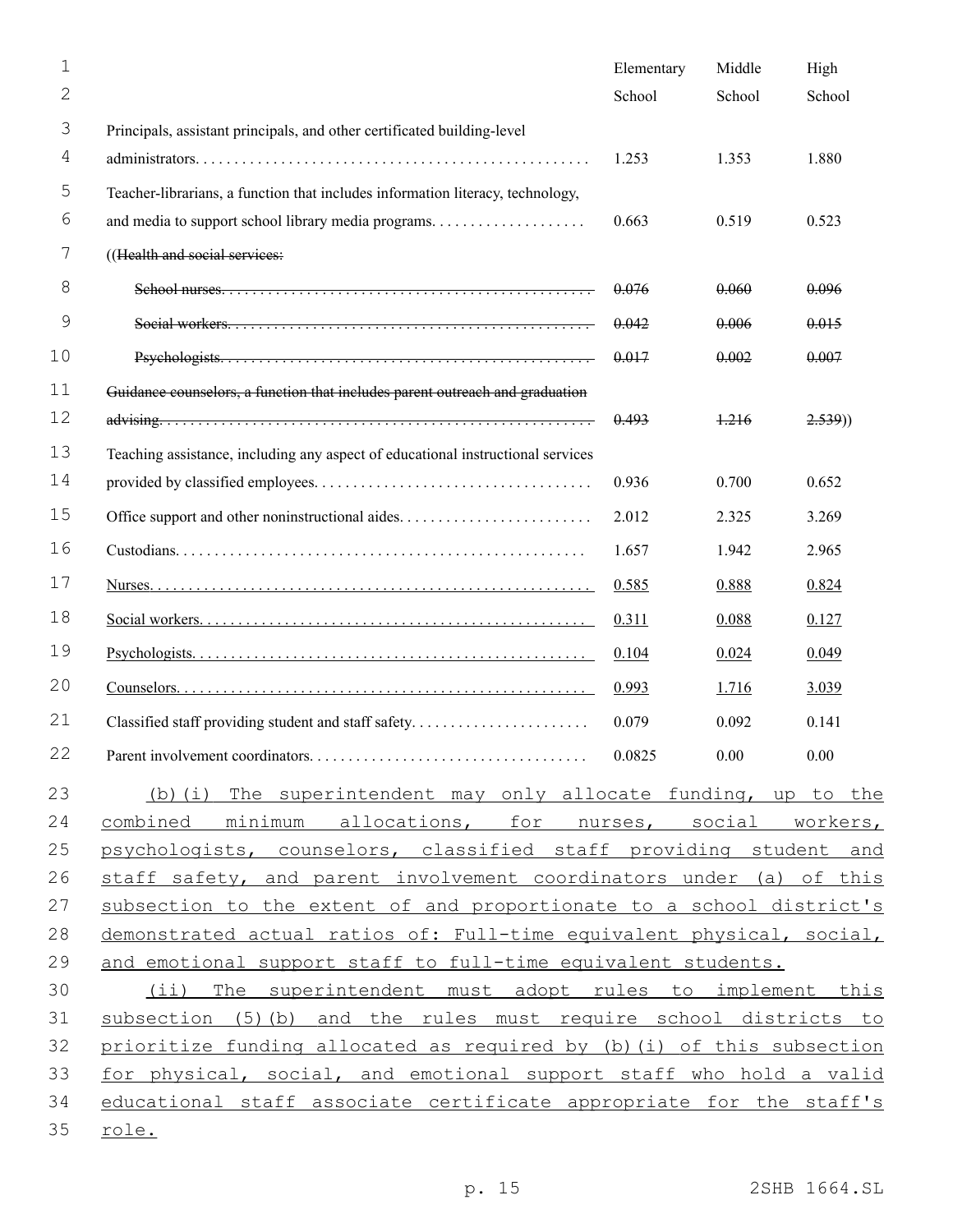(iii) For the purposes of this subsection (5)(b), "physical, 2 social, and emotional support staff" include nurses, social workers, psychologists, counselors, classified staff providing student and 4 staff safety, parent involvement coordinators, and other school district employees and contractors who provide physical, social, and emotional support to students as defined by the superintendent.

 (6)(a) The minimum staffing allocation for each school district to provide district-wide support services shall be allocated per one thousand annual average full-time equivalent students in grades K-12 as follows:10

| 11 |                                                |  |  | Staff per 1,000 |
|----|------------------------------------------------|--|--|-----------------|
| 12 |                                                |  |  | K-12 students   |
|    |                                                |  |  |                 |
|    | 14 Facilities, maintenance, and grounds. 1.813 |  |  |                 |
|    | 15 Warehouse, laborers, and mechanics. 0.332   |  |  |                 |

 (b) The minimum allocation of staff units for each school district to support certificated and classified staffing of central administration shall be 5.30 percent of the staff units generated under subsections (4)(a) and (5) of this section and (a) of this 20 subsection.

 (7) The distribution formula shall include staffing allocations to school districts for career and technical education and skill 23 center administrative and other school-level certificated staff, as 24 specified in the omnibus appropriations act.

 (8)(a) Except as provided in (b) of this subsection, the minimum allocation for each school district shall include allocations per annual average full-time equivalent student for the following materials, supplies, and operating costs as provided in the 2017-18 school year, after which the allocations shall be adjusted annually for inflation as specified in the omnibus appropriations act:

| 31 | Per annual average                                          |
|----|-------------------------------------------------------------|
| 32 | full-time equivalent student                                |
| 33 | in grades K-12                                              |
| 34 | \$130.76<br>$\verb Technology.$                             |
| 35 | Utilities and insurance. \$355.30                           |
| 36 | Curriculum and textbooks. \$140.39                          |
| 37 |                                                             |
| 38 |                                                             |
| 39 | Instructional professional development for certificated and |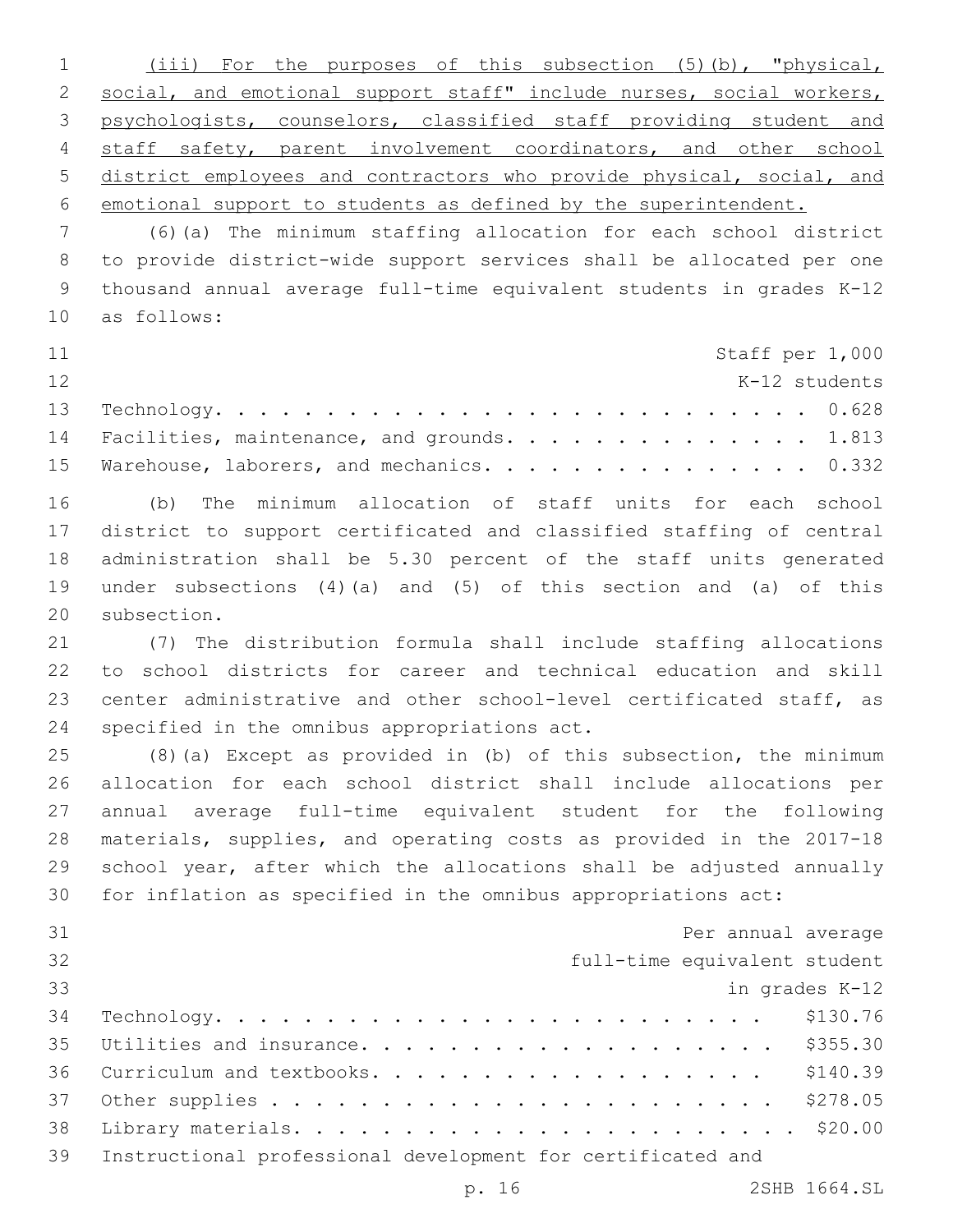classified staff. . . . . . . . . . . . . . . . . . . . . . . \$21.71 Facilities maintenance. . . . . . . . . . . . . . . . . . . \$176.01 3 Security and central office administration. . . . . . . . . \$121.94 (b) In addition to the amounts provided in (a) of this subsection, beginning in the 2014-15 school year, the omnibus appropriations act shall provide the following minimum allocation for each annual average full-time equivalent student in grades nine through twelve for the following materials, supplies, and operating 9 costs, to be adjusted annually for inflation: Per annual average full-time equivalent student in grades 9-12 Technology. . . . . . . . . . . . . . . . . . . . . . . . . . \$36.35 Curriculum and textbooks. . . . . . . . . . . . . . . . . . . \$39.02 Other supplies . . . . . . . . . . . . . . . . . . . . . . . \$77.28 Library materials. . . . . . . . . . . . . . . . . . . . . . . \$5.56 Instructional professional development for certificated and classified staff. . . . . . . . . . . . . . . . . . . . . . . . \$6.04 (9) In addition to the amounts provided in subsection (8) of this section and subject to RCW 28A.150.265, the omnibus appropriations act shall provide an amount based on full-time equivalent student 22 enrollment in each of the following: (a) Exploratory career and technical education courses for 24 students in grades seven through twelve; (b) Preparatory career and technical education courses for students in grades nine through twelve offered in a high school; and (c) Preparatory career and technical education courses for students in grades eleven and twelve offered through a skill center. (10) In addition to the allocations otherwise provided under this section, amounts shall be provided to support the following programs 31 and services: (a)(i) To provide supplemental instruction and services for students who are not meeting academic standards through the learning assistance program under RCW 28A.165.005 through 28A.165.065, allocations shall be based on the greater of either: The district percentage of students in kindergarten through grade twelve who were eligible for free or reduced-price meals for the school year immediately preceding the district's participation, in whole or part, in the United States department of agriculture's community

p. 17 2SHB 1664.SL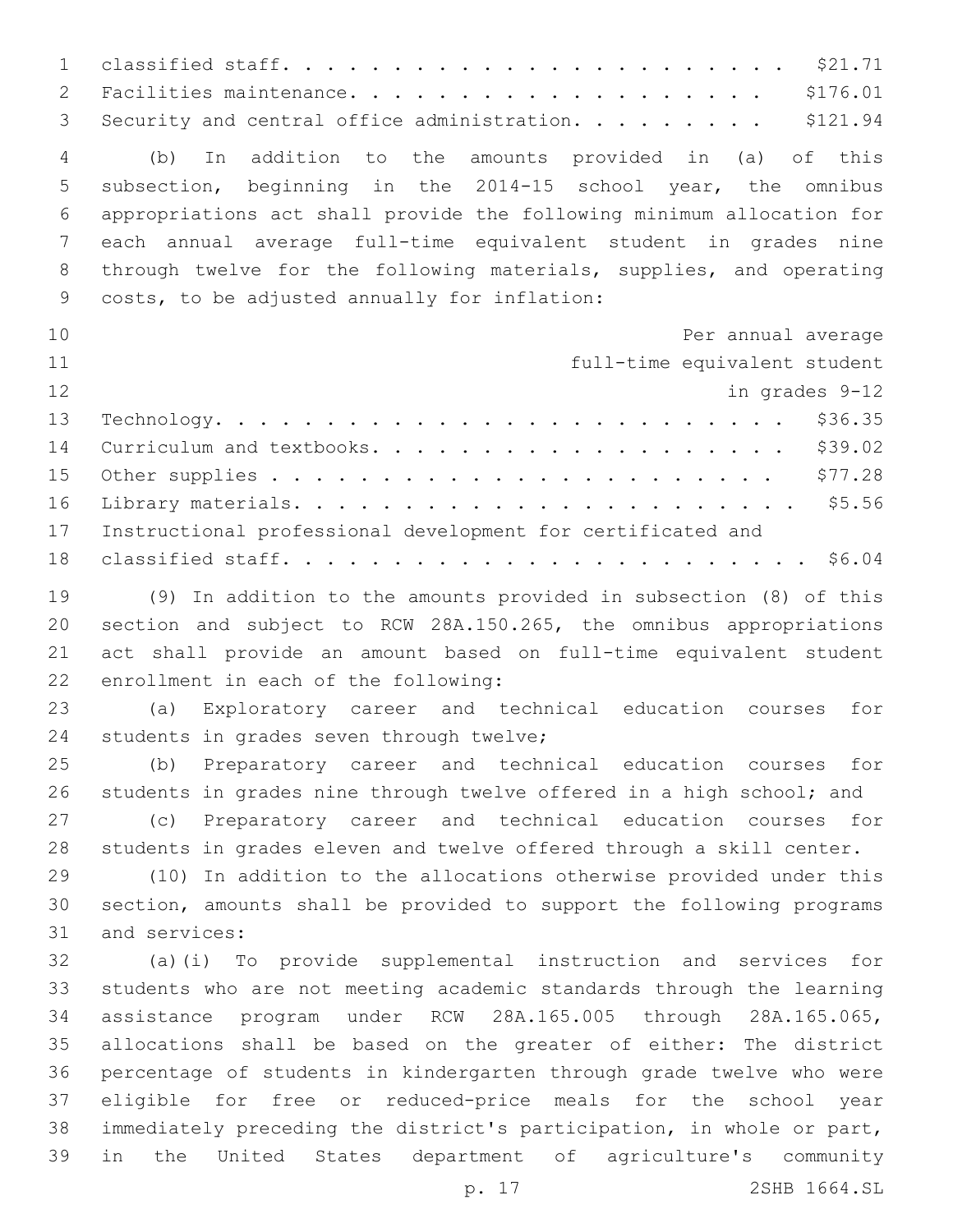eligibility provision, or the district percentage of students in grades K-12 who were eligible for free or reduced-price meals in the prior school year. The minimum allocation for the program shall provide for each level of prototypical school resources to provide, on a statewide average, 2.3975 hours per week in extra instruction with a class size of fifteen learning assistance program students per 7 teacher.

 (ii) In addition to funding allocated under (a)(i) of this subsection, to provide supplemental instruction and services for students who are not meeting academic standards in qualifying schools. A qualifying school means a school in which the three-year rolling average of the prior year total annual average enrollment that qualifies for free or reduced-price meals equals or exceeds fifty percent or more of its total annual average enrollment. A school continues to meet the definition of a qualifying school if the school: Participates in the United States department of agriculture's community eligibility provision; and met the definition of a qualifying school in the year immediately preceding their participation. The minimum allocation for this additional high poverty-based allocation must provide for each level of prototypical school resources to provide, on a statewide average, 1.1 hours per week in extra instruction with a class size of fifteen learning assistance program students per teacher, under RCW 28A.165.055, school districts must distribute the high poverty-based allocation to the schools that generated the funding allocation.

 (b)(i) To provide supplemental instruction and services for students whose primary language is other than English, allocations shall be based on the head count number of students in each school who are eligible for and enrolled in the transitional bilingual instruction program under RCW 28A.180.010 through 28A.180.080. The minimum allocation for each level of prototypical school shall provide resources to provide, on a statewide average, 4.7780 hours per week in extra instruction for students in grades kindergarten through six and 6.7780 hours per week in extra instruction for students in grades seven through twelve, with fifteen transitional bilingual instruction program students per teacher. Notwithstanding other provisions of this subsection (10), the actual per-student allocation may be scaled to provide a larger allocation for students needing more intensive intervention and a commensurate reduced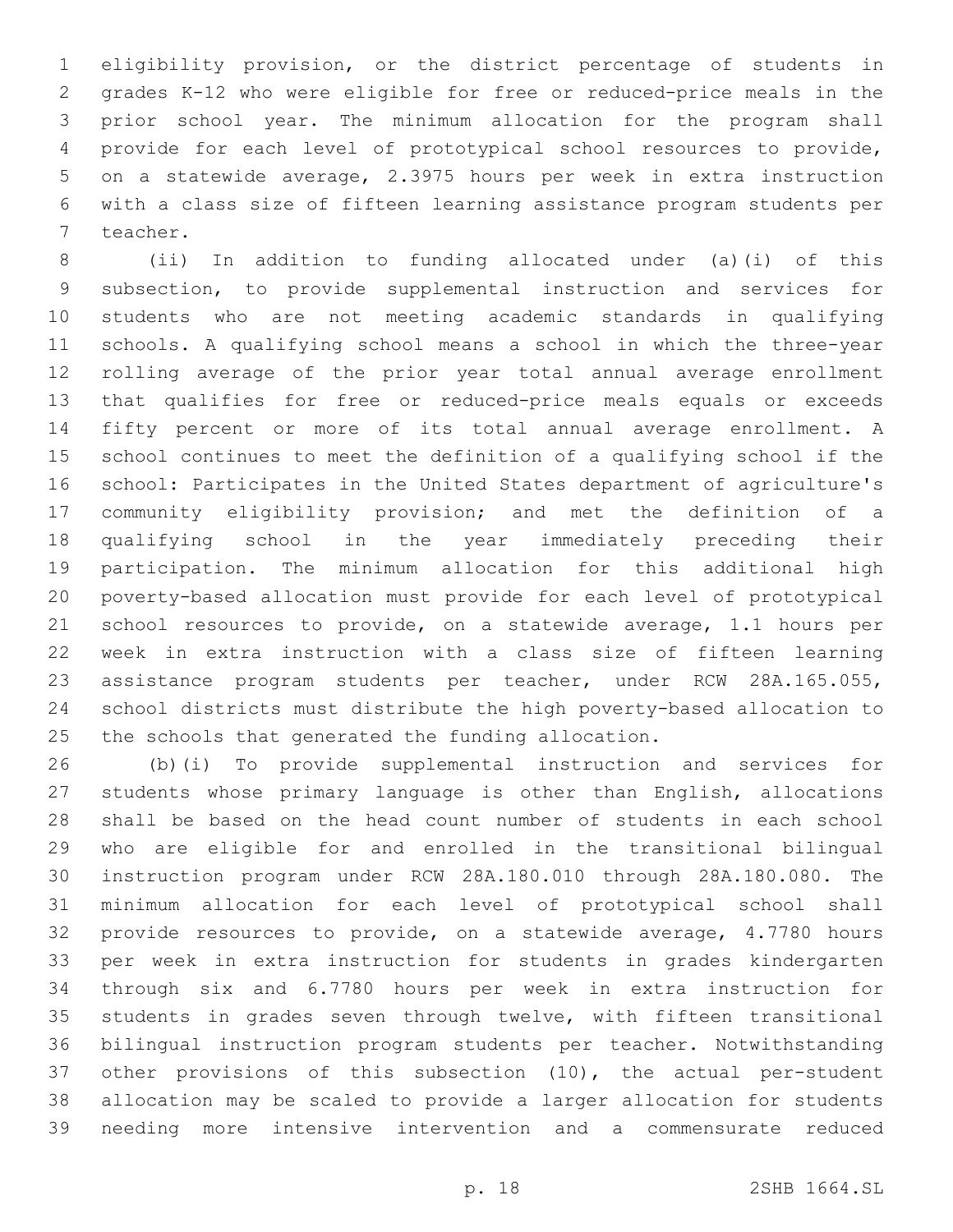allocation for students needing less intensive intervention, as 2 detailed in the omnibus appropriations act.

 (ii) To provide supplemental instruction and services for students who have exited the transitional bilingual program, allocations shall be based on the head count number of students in each school who have exited the transitional bilingual program within the previous two years based on their performance on the English proficiency assessment and are eligible for and enrolled in the transitional bilingual instruction program under RCW 28A.180.040(1)(g). The minimum allocation for each prototypical school shall provide resources to provide, on a statewide average, 3.0 hours per week in extra instruction with fifteen exited students 13 per teacher.

 (c) To provide additional allocations to support programs for highly capable students under RCW 28A.185.010 through 28A.185.030, allocations shall be based on 5.0 percent of each school district's full-time equivalent basic education enrollment. The minimum allocation for the programs shall provide resources to provide, on a statewide average, 2.1590 hours per week in extra instruction with fifteen highly capable program students per teacher.

21 (11) The allocations under subsections  $(4)(a)$ ,  $(5)$ ,  $(6)$ , and  $(8)$  of this section shall be enhanced as provided under RCW 28A.150.390 on an excess cost basis to provide supplemental instructional 24 resources for students with disabilities.

 (12)(a) For the purposes of allocations for prototypical high schools and middle schools under subsections (4) and (10) of this section that are based on the percent of students in the school who are eligible for free and reduced-price meals, the actual percent of such students in a school shall be adjusted by a factor identified in the omnibus appropriations act to reflect underreporting of free and reduced-price meal eligibility among middle and high school students.

 (b) Allocations or enhancements provided under subsections (4), (7), and (9) of this section for exploratory and preparatory career and technical education courses shall be provided only for courses approved by the office of the superintendent of public instruction 36 under chapter 28A.700 RCW.

 (13)(a) This formula for distribution of basic education funds shall be reviewed biennially by the superintendent and governor. The recommended formula shall be subject to approval, amendment or 40 rejection by the legislature.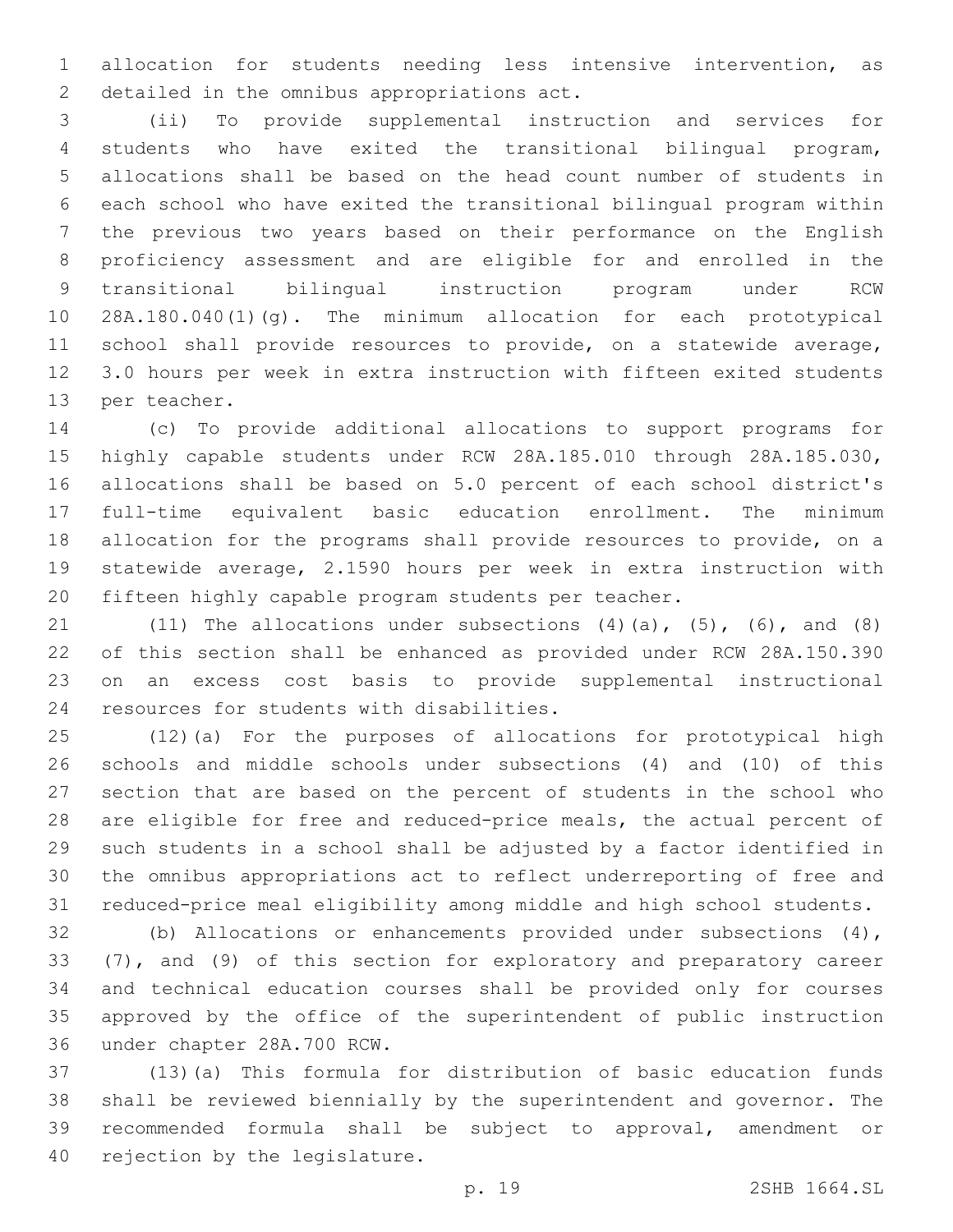(b) In the event the legislature rejects the distribution formula recommended by the governor, without adopting a new distribution formula, the distribution formula for the previous school year shall 4 remain in effect.

 (c) The enrollment of any district shall be the annual average number of full-time equivalent students and part-time students as provided in RCW 28A.150.350, enrolled on the first school day of each month, including students who are in attendance pursuant to RCW 28A.335.160 and 28A.225.250 who do not reside within the servicing school district. The definition of full-time equivalent student shall be determined by rules of the superintendent of public instruction and shall be included as part of the superintendent's biennial budget request. The definition shall be based on the minimum instructional hour offerings required under RCW 28A.150.220. Any revision of the present definition shall not take effect until approved by the house ways and means committee and the senate ways and means committee.

 (d) The office of financial management shall make a monthly review of the superintendent's reported full-time equivalent students in the common schools in conjunction with RCW 43.62.050.

 **Sec. 5.** RCW 28A.400.007 and 2017 3rd sp.s. c 13 s 904 are each 21 amended to read as follows:

 (1) In addition to the staffing units in RCW 28A.150.260, the superintendent of public instruction must provide school districts with allocations for the following staff units if and to the extent that funding is specifically appropriated and designated for that category of staffing unit in the omnibus operating appropriations 27 act.

 (a) Additional staffing units for each level of prototypical 29 school in RCW 28A.150.260:

| 30 |                                                                                | Elementary | Middle | High    |
|----|--------------------------------------------------------------------------------|------------|--------|---------|
| 31 |                                                                                | School     | School | School  |
| 32 | Principals, assistant principals, and other certificated building-level        |            |        |         |
| 33 |                                                                                | 0.0470     | 0.0470 | 0.0200  |
| 34 | Teacher-librarians, a function that includes information literacy, technology, |            |        |         |
| 35 |                                                                                | 0.3370     | 0.4810 | 0.4770  |
| 36 | (Health and social services:                                                   |            |        |         |
| 37 |                                                                                | 0.5090     | 0.8280 | $-7280$ |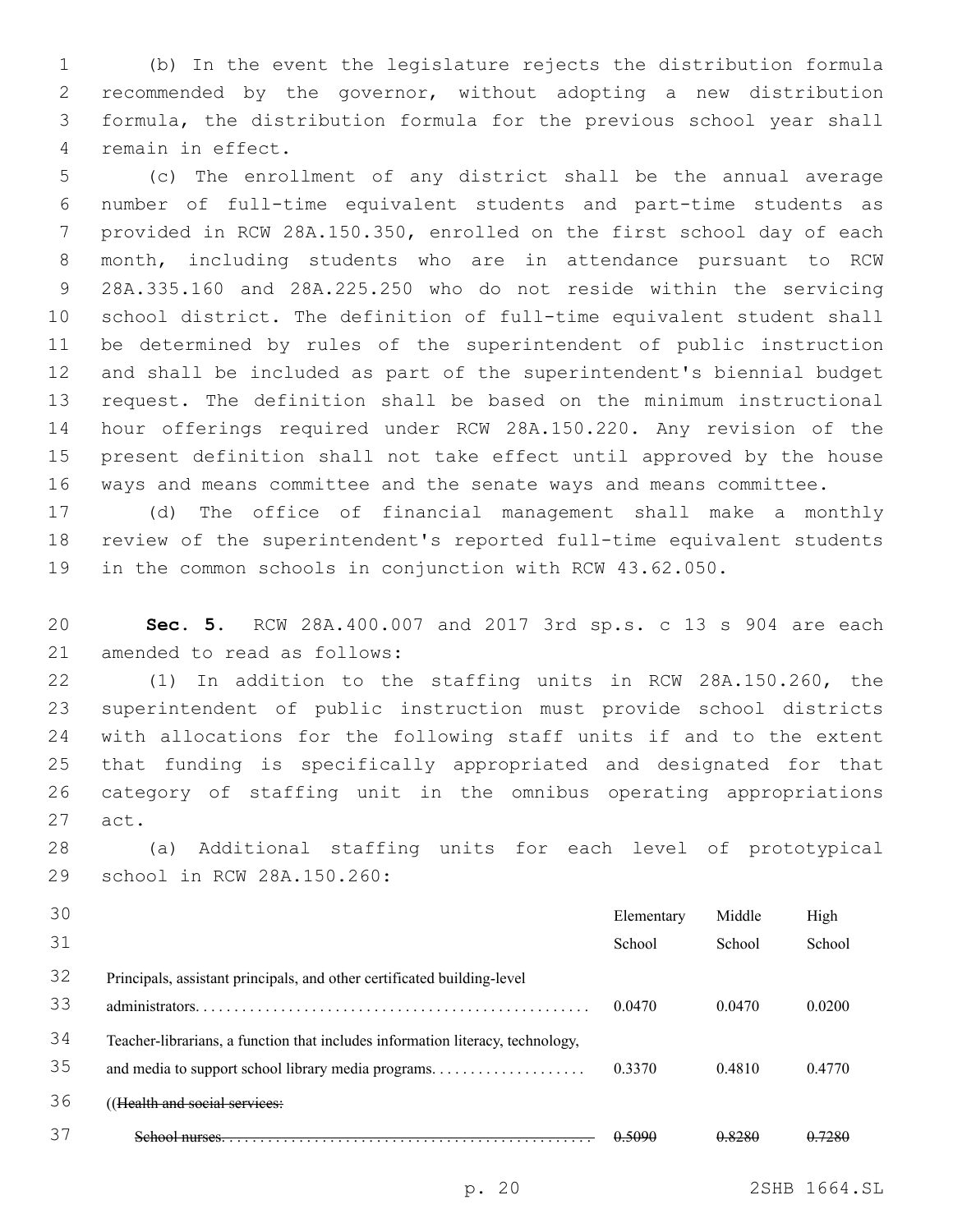| $\mathbf{1}$   |                                                                                                                                                                                      | 0.2690 | 0.0820 | 0.1120                                                  |
|----------------|--------------------------------------------------------------------------------------------------------------------------------------------------------------------------------------|--------|--------|---------------------------------------------------------|
| $\mathbf{2}$   |                                                                                                                                                                                      | 0.0870 | 0.0220 | 0.0420                                                  |
| 3              | Guidance counselors, a function that includes parent outreach and graduation                                                                                                         |        |        |                                                         |
| 4              |                                                                                                                                                                                      | 0.0070 | 0.7840 | 0.9610)                                                 |
| 5              | Teaching assistance, including any aspect of educational instructional services                                                                                                      |        |        |                                                         |
| 6              |                                                                                                                                                                                      | 1.0640 | 0.3000 | 0.3480                                                  |
| 7              | Office support and other noninstructional aides                                                                                                                                      | 0.9880 | 1.1750 | 0.2310                                                  |
| 8              |                                                                                                                                                                                      | 0.0430 | 0.0580 | 0.0350                                                  |
| 9              | Classified staff providing student and staff safety                                                                                                                                  | 0.0000 | 0.6080 | 1.1590                                                  |
| 10             |                                                                                                                                                                                      | 0.9175 | 1.0000 | 1.0000                                                  |
| 11<br>12<br>13 | (b) Additional certificated instructional staff units sufficient<br>to achieve the following reductions in class size in each level of<br>prototypical school under RCW 28A.150.260: |        |        |                                                         |
| 14             |                                                                                                                                                                                      |        |        | General education                                       |
| 15             |                                                                                                                                                                                      |        |        | certificated instructional                              |
| 16             |                                                                                                                                                                                      |        |        | staff units sufficient to                               |
| 17             |                                                                                                                                                                                      |        |        | achieve class size reduction of:                        |
| 18             |                                                                                                                                                                                      |        |        | 0.00                                                    |
| 19             |                                                                                                                                                                                      |        |        | 2.00                                                    |
| 20             | Grades $5-6.$                                                                                                                                                                        |        |        | 2.00                                                    |
| 21             |                                                                                                                                                                                      |        |        | 3.53                                                    |
| 22             |                                                                                                                                                                                      |        |        | 3.74                                                    |
| 23             |                                                                                                                                                                                      |        |        | 4.00                                                    |
| 24             |                                                                                                                                                                                      |        |        |                                                         |
| 25             |                                                                                                                                                                                      |        |        | High poverty                                            |
| 26<br>27       |                                                                                                                                                                                      |        |        | certificated instructional<br>staff units sufficient to |
| 28             |                                                                                                                                                                                      |        |        | achieve class size reduction of:                        |
| 29             |                                                                                                                                                                                      |        |        |                                                         |
| 30             | Grade $4. \ldots.$                                                                                                                                                                   |        |        | 5.00                                                    |
| 31             |                                                                                                                                                                                      |        |        | 4.00                                                    |
| 32             |                                                                                                                                                                                      |        |        | 5.53                                                    |
| 33             |                                                                                                                                                                                      |        |        |                                                         |
| 34             | (2) The staffing units in subsection (1) of this section are an                                                                                                                      |        |        |                                                         |
| 35             | enrichment to and are beyond the state's statutory program of basic                                                                                                                  |        |        |                                                         |
| 36             | education in RCW 28A.150.220 and 28A.150.260. However, if and to the                                                                                                                 |        |        |                                                         |
| 37             | extent that any of these additional staffing units are funded by                                                                                                                     |        |        |                                                         |
|                | p. 21                                                                                                                                                                                |        |        | 2SHB 1664.SL                                            |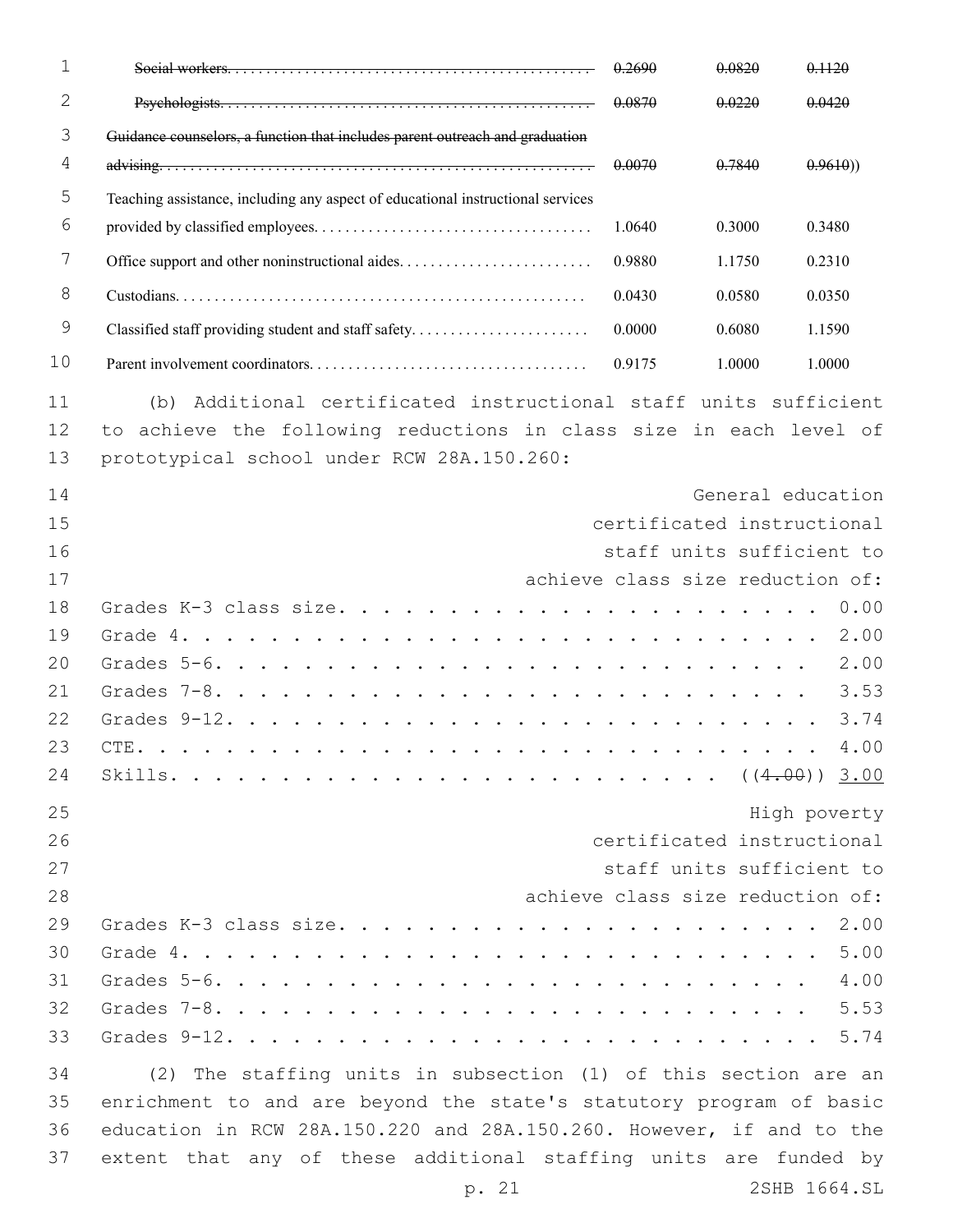specific reference to this section in the omnibus operating appropriations act, those units become part of prototypical school funding formulas and a component of the state funding that the legislature deems necessary to support school districts in offering the statutory program of basic education under Article IX, section 1 6 of the state Constitution.

 **Sec. 6.** RCW 28A.150.100 and 2013 2nd sp.s. c 18 s 512 are each 8 amended to read as follows:

 (1) For the purposes of this section and RCW 28A.150.410 and 28A.400.200, "basic education certificated instructional staff" means 11 all full-time equivalent classroom teachers, teacher-librarians, 12 ((guidance)) counselors, certificated student health services staff, and other certificated instructional staff in the following programs as defined for statewide school district accounting purposes: Basic education, secondary vocational education, general instructional 16 support, and general supportive services.

 (2) Each school district shall maintain a ratio of at least 18 ((forty-six)) 46 basic education certificated instructional staff to 19 ((one thousand)) 1,000 annual average full-time equivalent students. This requirement does not apply to that portion of a district's annual average full-time equivalent enrollment that is enrolled in alternative learning experience courses as defined in RCW 23 28A.232.010.

 **Sec. 7.** RCW 28A.150.410 and 2018 c 266 s 202 are each amended to 25 read as follows:

 (1) Through the 2017-18 school year, the legislature shall establish for each school year in the appropriations act a statewide salary allocation schedule, for allocation purposes only, to be used to distribute funds for basic education certificated instructional staff salaries under RCW 28A.150.260. For the purposes of this 31 section, the staff allocations for classroom teachers, teacher- librarians, ((guidance)) counselors, and student health services staff under RCW 28A.150.260 are considered allocations for 34 certificated instructional staff.

 (2) Through the 2017-18 school year, salary allocations for state-funded basic education certificated instructional staff shall be calculated by the superintendent of public instruction by determining the district's average salary for certificated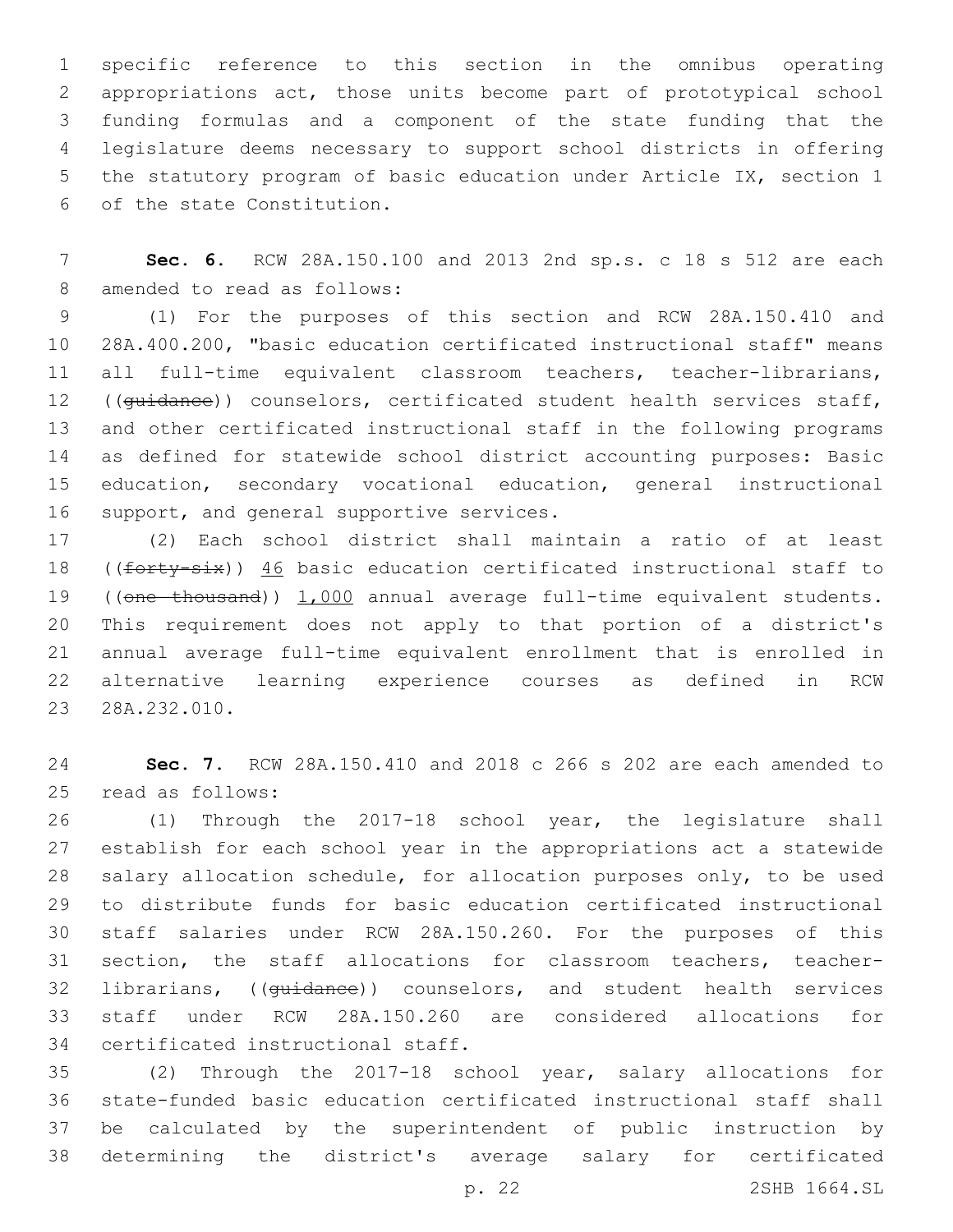instructional staff, using the statewide salary allocation schedule and related documents, conditions, and limitations established by the 3 omnibus appropriations act.

4 (3) Through the 2017-18 school year, no more than ((ninety)) 90 college quarter-hour credits received by any employee after the baccalaureate degree may be used to determine compensation allocations under the state salary allocation schedule and LEAP documents referenced in the omnibus appropriations act, or any 9 replacement schedules and documents, unless:

10 (a) The employee has a master's degree; or

 (b) The credits were used in generating state salary allocations 12 before January 1, 1992.

 (4) Beginning in the 2007-08 school year and through the 2017-18 school year, the calculation of years of service for occupational therapists, physical therapists, speech-language pathologists, audiologists, nurses, social workers, counselors, and psychologists regulated under Title 18 RCW may include experience in schools and other nonschool positions as occupational therapists, physical therapists, speech-language pathologists, audiologists, nurses, social workers, counselors, or psychologists. The calculation shall be that one year of service in a nonschool position counts as one year of service for purposes of this chapter, up to a limit of two years of nonschool service. Nonschool years of service included in calculations under this subsection shall not be applied to service credit totals for purposes of any retirement benefit under chapter 41.32, 41.35, or 41.40 RCW, or any other state retirement system 27 benefits.

 (5) By the 2018-19 school year, the minimum state allocation for salaries for certificated instructional staff in the basic education program must be increased to provide a statewide average allocation 31 of ((sixty-four thousand dollars)) \$64,000 adjusted for inflation 32 from the 2017-18 school year.

 (6) By the 2018-19 school year, the minimum state allocation for salaries for certificated administrative staff in the basic education program must be increased to provide a statewide average allocation 36 of ((ninety-five thousand dollars)) \$95,000 adjusted for inflation 37 from the 2017-18 school year.

 (7) By the 2018-19 school year, the minimum state allocation for salaries for classified staff in the basic education program must be 40 increased to provide a statewide average allocation of ((forty-five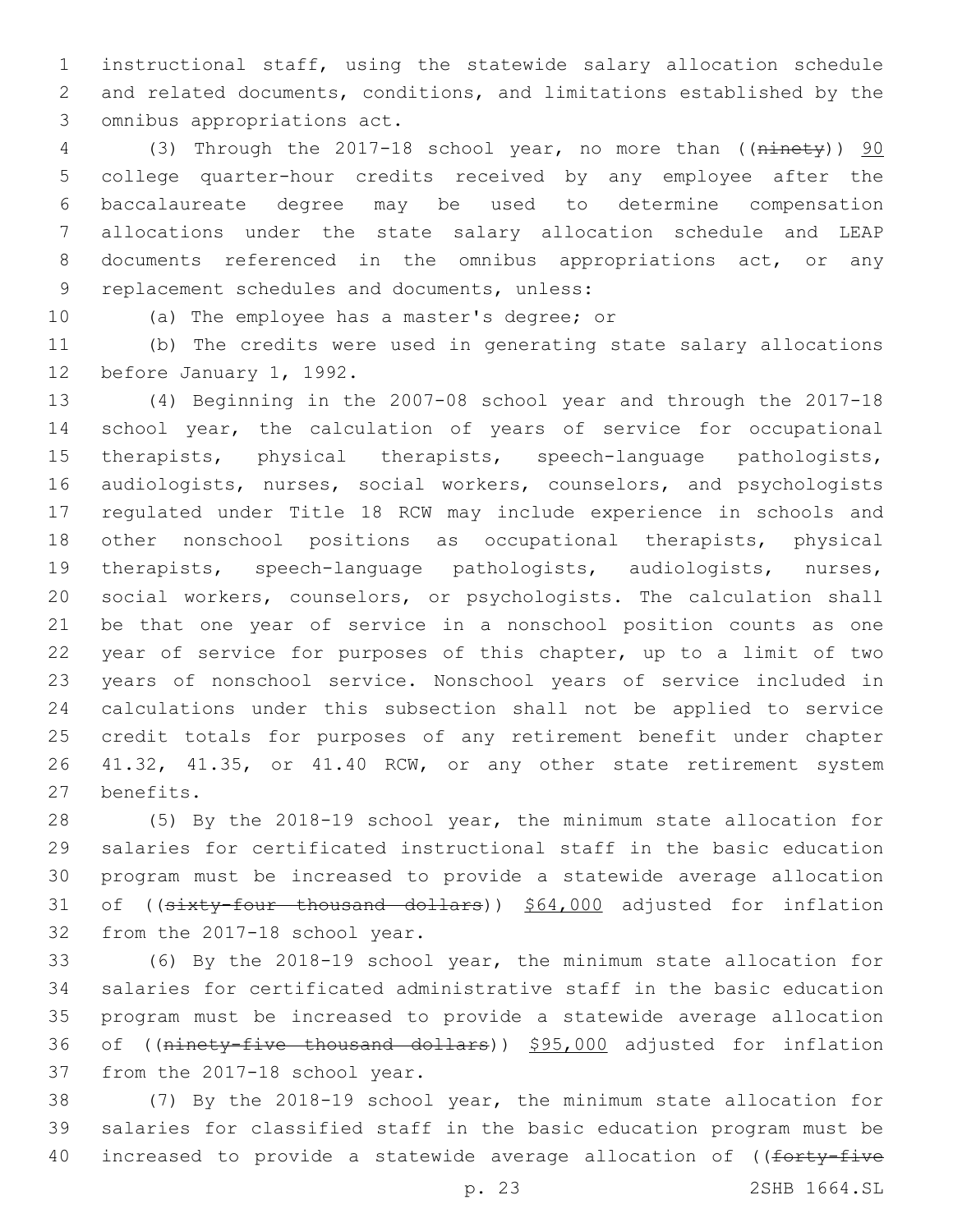1 thousand nine hundred twelve dollars)) \$45,912 adjusted by inflation 2 from the 2017-18 school year.

 (8) For school year 2018-19, a district's minimum state allocation for salaries is the greater of the district's 2017-18 state salary allocation, adjusted for inflation, or the district's allocation based on the state salary level specified in subsections (5) through (7) of this section, and as further specified in the 8 omnibus appropriations act.

 (9) Beginning with the 2018-19 school year, state allocations for salaries for certificated instructional staff, certificated administrative staff, and classified staff must be adjusted for regional differences in the cost of hiring staff. Adjustments for regional differences must be specified in the omnibus appropriations act for each school year through at least school year 2022-23. For school years 2018-19 through school year 2022-23, the school district regionalization factors are based on the median single-family residential value of each school district and proximate school district median single-family residential value as described in RCW 19 28A.150.412.

 (10) Beginning with the 2023-24 school year and every four years thereafter, the minimum state salary allocations and school district regionalization factors for certificated instructional staff, certificated administrative staff, and classified staff must be reviewed and rebased, as provided under RCW 28A.150.412, to ensure that state salary allocations continue to align with staffing costs 26 for the state's program of basic education.

 (11) For the purposes of this section, "inflation" has the meaning provided in RCW 28A.400.205 for "inflationary adjustment 29 index."

 NEW SECTION. **Sec. 8.** Sections 3, 6, and 7 of this act take effect September 1, 2022.

 NEW SECTION. **Sec. 9.** Section 3 of this act expires September 1, 2024.

 NEW SECTION. **Sec. 10.** Sections 4 and 5 of this act take effect September 1, 2024.